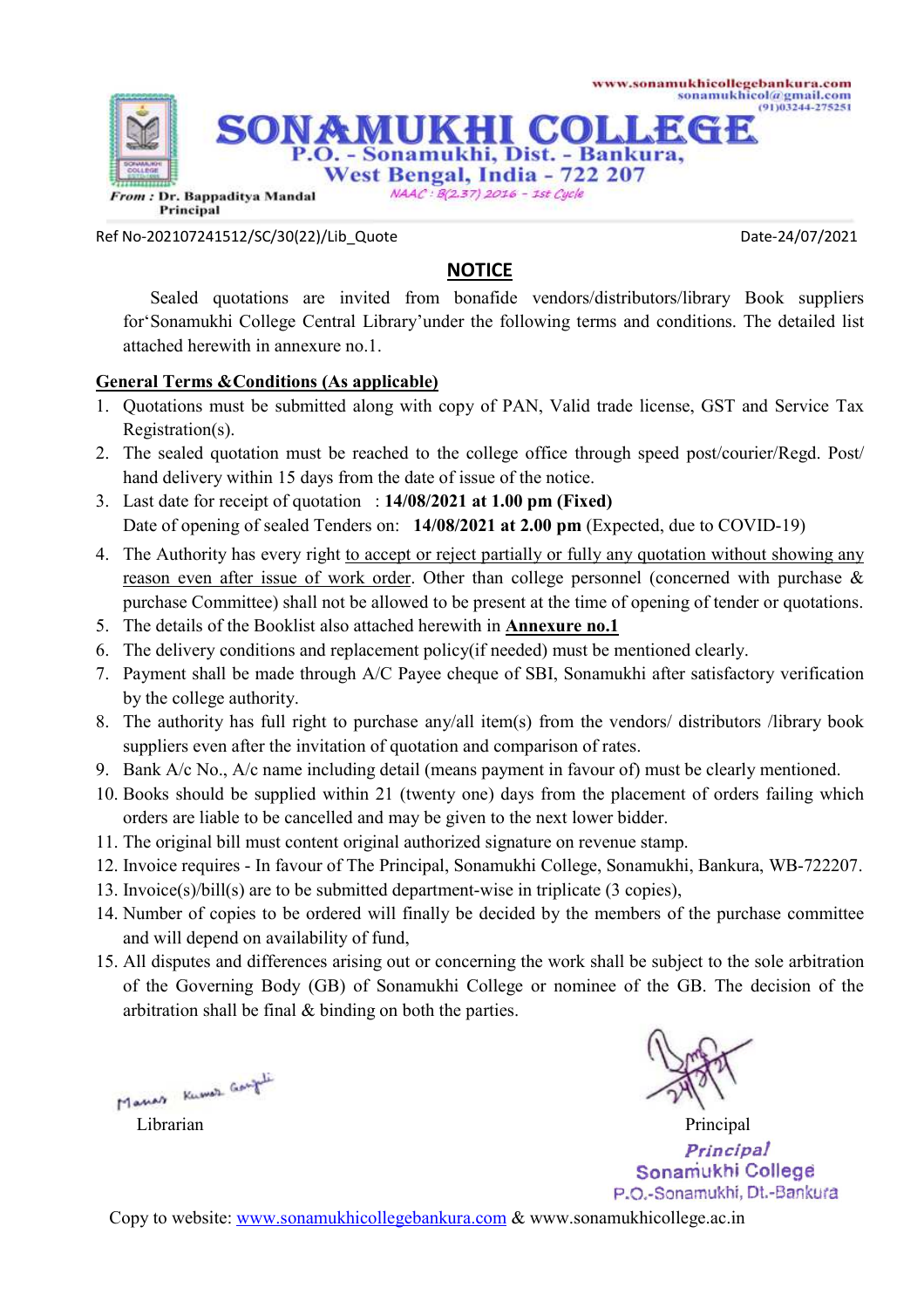| SL <sub>NO</sub> | <b>NAME OF BOOKS</b>                                              | <b>AUTHOR</b>                                                               | <b>EDITION</b> | <b>PUBLISHERS</b>                     | NO OF<br><b>COPIES</b>      | <b>MENTION</b><br><b>SEMESTER</b> | <b>SUBJECT</b> |
|------------------|-------------------------------------------------------------------|-----------------------------------------------------------------------------|----------------|---------------------------------------|-----------------------------|-----------------------------------|----------------|
|                  | মাণিক বন্দ্যোপাধ্যায় : জীবনদৃষ্টি ও শিল্প রীতি                   | গোপিকানাথ রায়চৌধুরী                                                        | Latest         | দেজ                                   | $\mathcal{L}$               | All                               | Bengali        |
| 2                | <u>শরতচন্দ্র : পু</u> নর্বিচার,                                   | অরুণ মুখোপাধ্যায়।                                                          | Latest         | দেজ                                   | $\mathcal{L}$               | All                               | Bengali        |
| $\overline{3}$   | স্বৰ্ণকুমারী ও বাংলা সাহিত্য,                                     | <u>পশুপতি শাসমল।</u>                                                        | Latest         | বঙ্গীয় সাহিত্য সংসদ                  | $\mathcal{L}$               | All                               | Bengali        |
| $\overline{4}$   | <u>"লোকমনন: লোকসাহিত্য"</u>                                       | সুফল বিশ্বাস                                                                | Latest         | বঙ্গীয় সাহিত্য সংসদ                  | $\mathcal{L}$               | 4th                               | Bengali        |
| 5                | লোক সংস্কৃতি সঙ্কট ও সম্ভাবনা                                     | চণ্ডীচরণ মুড়া                                                              | Latest         | বঙ্গীয় সাহিত্য সংসদ                  | $\mathcal{L}$               | 4th                               | Bengali        |
| 6                | টুসু ও ভাদু : তুলনা ও বিশ্লেষণ                                    | দেবাশিস বন্দ্যোপাধ্যায়                                                     | Latest         | বঙ্গীয় সাহিত্য সংসদ                  | $\mathcal{L}$               | 4th                               | Bengali        |
| $\overline{7}$   | লোক সাহিত্য (১ম খন্ড)                                             | আশরাফ সিদ্দিকী                                                              | Latest         | মল্লিক ব্ৰাদাৰ্স, ঢাকা।               | $\mathcal{L}$               | 4th                               | Bengali        |
| 8                | লোক সাহিত্য ( দ্বিতীয় খন্ড)                                      | আশরাফ সিদ্দিকী                                                              | Latest         | মল্লিক ব্ৰাদাৰ্স, ঢাকা।               | $\mathcal{L}$               | 4th                               | Bengali        |
| 9                | লোক সংস্কৃতি বিজ্ঞান তত্ত্ব, পদ্ধতি ও প্ৰয়োগ                     | শেখ মকবুল ইসলাম                                                             | Latest         | বঙ্গীয় সাহিত্য সংসদ                  | $\mathcal{L}$               | 4th                               | Bengali        |
| 10               | সংসদ বাঙালি চরিতাভিধান (১ম খণ্ড)                                  | সম্পাদনাঃ সুবোধচন্দ্ৰ সেনগুপ্ত এবং অঞ্জলি বসু                               | Latest         | সাহিত্য সংসদ                          | $\mathcal{L}$               | 4th                               | Bengali        |
| 11               | ছবির রাজা ওবিন ঠাকুর                                              | অলকেন্দ্ৰনাথ ঠাকুর                                                          | Latest         | বাংলা একাডেমি                         | $\mathcal{L}$               | 4th                               | Bengali        |
| 12               | বাংলা একাডেমী চরিতাভিধান                                          | সেলিনা হোসেন ও নুরুল ইসলাম সম্পাদিত                                         | Latest         | বাংলা একাডেমি, ঢাকা                   | $\mathcal{L}$               | 4th                               | Bengali        |
| 13               | দেখি নাই ফিরে                                                     | সমরেশ বসু                                                                   | Latest         | <u>আনন্দ পাবলিশাস</u>                 | $\mathcal{L}$               | 4th                               | Bengali        |
| 14               | ভারতের চিত্রকলা                                                   | অশোক মিত্ৰ                                                                  | Latest         | <u>আনন্দ পাবলিশাস</u>                 | $\mathcal{L}$               | 4th                               | Bengali        |
| 15               | বিষয় চলচ্চিত্ৰ                                                   | সত্যজিৎ রায়                                                                | Latest         | <u>আনন্দ পাবলিশাৰ্স</u>               | $\mathcal{L}$               | 6th                               | Bengali        |
| 16               | <u>বঙ্কিম রচনাবলী ( দুখণ্ড)</u>                                   | বঙ্কিমচন্দ্ৰ চট্টোপাধ্যায়                                                  | Latest         | দেজ                                   | $\mathcal{L}$               | All                               | Bengali        |
| 17               | গল্পগুচ্ছ - জীবনের মেঘ ও রৌদ্র                                    | মীনাক্ষী সিংহ                                                               | Latest         | বঙ্গীয় সাহিত্য সংসদ                  | $\mathcal{L}$               | All                               | Bengali        |
| 18               | কবিতার কথা                                                        | জীবনানন্দ দাশ                                                               | Latest         | সিগনেট প্ৰেস                          | $\mathcal{L}_{\mathcal{L}}$ | A11                               | Bengali        |
| 19               | কাব্যজিজ্ঞাসা                                                     | অতুলচন্দ্ৰ গুপ্ত                                                            | Latest         | বিশ্বভারতী                            | $\mathcal{L}$               | All                               | Bengali        |
| 20               | কাব্যজিজ্ঞাসা পর্যালোচনা                                          | অঞ্জন বন্দ্যোপাধ্যায়                                                       | Latest         | ইউনাইটেড বুক এজেন্সী                  | $\mathcal{L}$               | All                               | Bengali        |
| 21               | রবীন্দ্র ছোটগল্পের শিল্পরূপ                                       | তপব্ৰত ঘোষ                                                                  | Latest         | দেজ পাবলিশিং                          | $\mathcal{L}$               | All                               | Bengali        |
| 22               | গল্পের ভূত                                                        | সুকুমার সেন                                                                 | Latest         | আনন্দ পাবলিশার্স                      | $\mathcal{L}$               | All                               | Bengali        |
| 23               | মরনের পারে                                                        | স্বামী অভেদানন্দ                                                            |                | শ্ৰীরামকৃষ্ণ বেদান্ত মঠ               | $\mathcal{L}$               | All                               |                |
|                  |                                                                   |                                                                             | Latest         |                                       |                             |                                   | Bengali        |
| 24               | সব ভুতুড়ে                                                        | লীলা মজুমদার                                                                | Latest         | সিগনেট প্ৰেস<br><u>আনন্দ পাবলিশাস</u> | $\mathcal{L}$               | A11                               | Bengali        |
| 25               | <u>ভুতুড়ে ঘড়ি</u>                                               | শীৰ্ষেন্দু মুখোপাধ্যায়                                                     | Latest         |                                       | $\mathcal{L}_{\mathcal{L}}$ | All                               | Bengali        |
| 26               | আধুনিক কবিতার দিকবলয়                                             | দীপ্তি ত্রিপাঠী                                                             | Latest         | অৰুনা প্ৰকাশনী                        | $\mathcal{L}$               | All                               | Bengali        |
| 27               | আকাদেমি বাংলা বানান অভিধান, জুলাই, ২০২১১, সপ্তম সংস্করণ           |                                                                             | Latest         | পশ্চিমবঙ্গ বাংলা আকাদেমি              | $\mathcal{L}$               | All                               | Bengali        |
| 28               | আধুনিক বাংলা সাহিত্যের ইতিহাসঃ ক্ষেত্র গুপ্ত গ্রন্থ নিলয়)        | ক্ষেত্ৰ গুপ্ত                                                               | Latest         | গ্ৰন্থ নিলয়                          | $\mathcal{L}$               | <u>্য</u>                         | Bengali        |
| 29               | অ্যারিস্টটল - কাব্যতত্ত্ব                                         | শিশিরকুমার দাশ                                                              | Latest         | প্যাপিরাস                             | $\mathcal{L}$               | পিঞ্চম সেম অনাস                   | Bengali        |
| 30               | কাব্যালোক                                                         | সুধীরকুমার দাশগুপ্ত                                                         | Latest         | দেজ                                   | $\mathcal{L}$               | পঞ্চম সেম অনাস                    | Bengali        |
| 31               | বাংলা সাহিত্যের ইতিহাস                                            | অসিতকুমার বন্দোপাধ্যায়                                                     | Latest         | মডাৰ্ন বুক এজেন্সি                    | $\mathcal{L}$               | সমস্ত সেমের জন                    | Bengali        |
| 32               | মধুসূদন দত্ত রচনাবলী                                              | মাইকেল মধুসূদন দত্ত                                                         | Latest         | দেজ                                   | $\mathcal{L}$               | ত্তীয়, সাম্মানিক                 | Bengali        |
| 33               | নৈবেদ্য                                                           | রবীন্দ্রনাথ ঠাকুর                                                           | Latest         | বিশ্বভারতী                            | $\mathcal{L}$               | All                               | Bengali        |
| 34               | কালান্তর                                                          | ৱবীন্দ্ৰনাথ ঠাকুৱ                                                           | Latest         | বিশ্বভারতী                            | $\mathcal{L}$               | All                               | Bengali        |
| 35               | সাহিত্য                                                           | রবীন্দ্রনাথ ঠাকুর                                                           | Latest         | বিশ্বভারতী                            | $\mathcal{L}$               | All                               | Bengali        |
| 36               | সাহিত্যের পথে                                                     | ৱবীন্দ্ৰনাথ ঠাকুৱ                                                           | Latest         | বিশ্বভারতী                            | $\mathcal{L}$               | All                               | Bengali        |
| 37               | সাহিত্যের স্বরূপ                                                  | ৱবীন্দ্ৰনাথ ঠাকুৱ                                                           | Latest         | বিশ্বভারতী                            | $\mathcal{L}$               | All                               | Bengali        |
| 38               | বঙ্গে বৈষ্ণবধৰ্ম                                                  | <u>রমাকান্ত চক্রবর্তী</u>                                                   | Latest         | আনন্দ                                 | $\mathcal{L}$               | All                               | Bengali        |
| 39               | নিৰ্মাণ আর সৃষ্টি                                                 | শঙ্খ ঘোশ                                                                    | Latest         | প্যাপিরাস                             | $\mathcal{L}_{\mathcal{L}}$ | All                               | Bengali        |
| 40               | Physical chemistry concepts and models - Vol I, Vol II, & Vol III | Nabakumar Bera, Subhasree Ghosh, Paulami Ghosh                              | Latest         | Techno World                          | 1 (Each<br>Volume)          | All                               | Chemistry      |
| 41               | Mathematics and statistics for Chemists                           | Nabakumar Bera                                                              | Latest         | Techno World                          |                             | All                               | Chemistry      |
| 42               | Physical Chemistry- Vol I & Vol II                                | Ashish Nag                                                                  | Latest         | McGrew-Hill                           | $1$ (Each<br>Volume)        | All                               | Chemistry      |
| 43               | Polymer Chemistry                                                 | Dr Ashesh Garai                                                             | Latest         | Santra Publication                    | $\mathcal{L}$               | 6th                               | Chemistry      |
| 44               | Instrumental Approach to Chemical Analysis                        | A.K. Srivastava, P.C. Jain                                                  | Latest         | S. Chand                              | $\overline{2}$              | All                               | Chemistry      |
| 45               | Analytical Chemistry                                              | Gary D. Christian                                                           | Latest         | Wiley                                 | $\mathbf{1}$                | All                               | Chemistry      |
| 46               | An Introductory Text on Green Chemistry                           | Indu Tucker Sidhwani, Rakesh K. Sharma                                      | Latest         | Wiley                                 | $\overline{2}$              | 5th                               | Chemistry      |
| 47               | Practical Organic Chemistry                                       | A. K. Manna                                                                 | Latest         | Books and Allied                      | $\mathbf{1}$                | All                               | Chemistry      |
| 48               | Practical Inorganic Chemistry                                     | Samir Kr. Maji                                                              | Latest         | Books and Allied                      | 1                           | All                               | Chemistry      |
| 49               | Lectures on Analytical Clinical Biochemistry                      | Chandan Saha, Biswanath Chakraborty, Suchandra Chakraborty,<br>Kaushik Basu | Latest         | Techno World                          | $\overline{2}$              | 6th                               | Chemistry      |
| 50               | Lectures on Pharmaceutical Chemistry and Pesticide Chemistry      | Chandan Saha, Biswanath Chakraborty, Suchandra Chakraborty,<br>Kaushik Basu | Latest         | Techno World                          | $\overline{2}$              | 4th                               | Chemistry      |
| 51               | Organic Chemistry Volume-1                                        | Anupa Saha, Anup Pathak                                                     | Latest         | Books and Allied                      | 2                           | All                               | Chemistry      |
| 52               | Organic Chemistry Volume-2                                        | Anupa Saha, Anup Pathak                                                     | Latest         | Books and Allied                      | $\overline{2}$              | All                               | Chemistry      |
| 53               | Organic Chemistry Volume-3                                        | Anupa Saha, Anup Pathak                                                     | Latest         | Books and Allied                      | $\overline{2}$              | All                               | Chemistry      |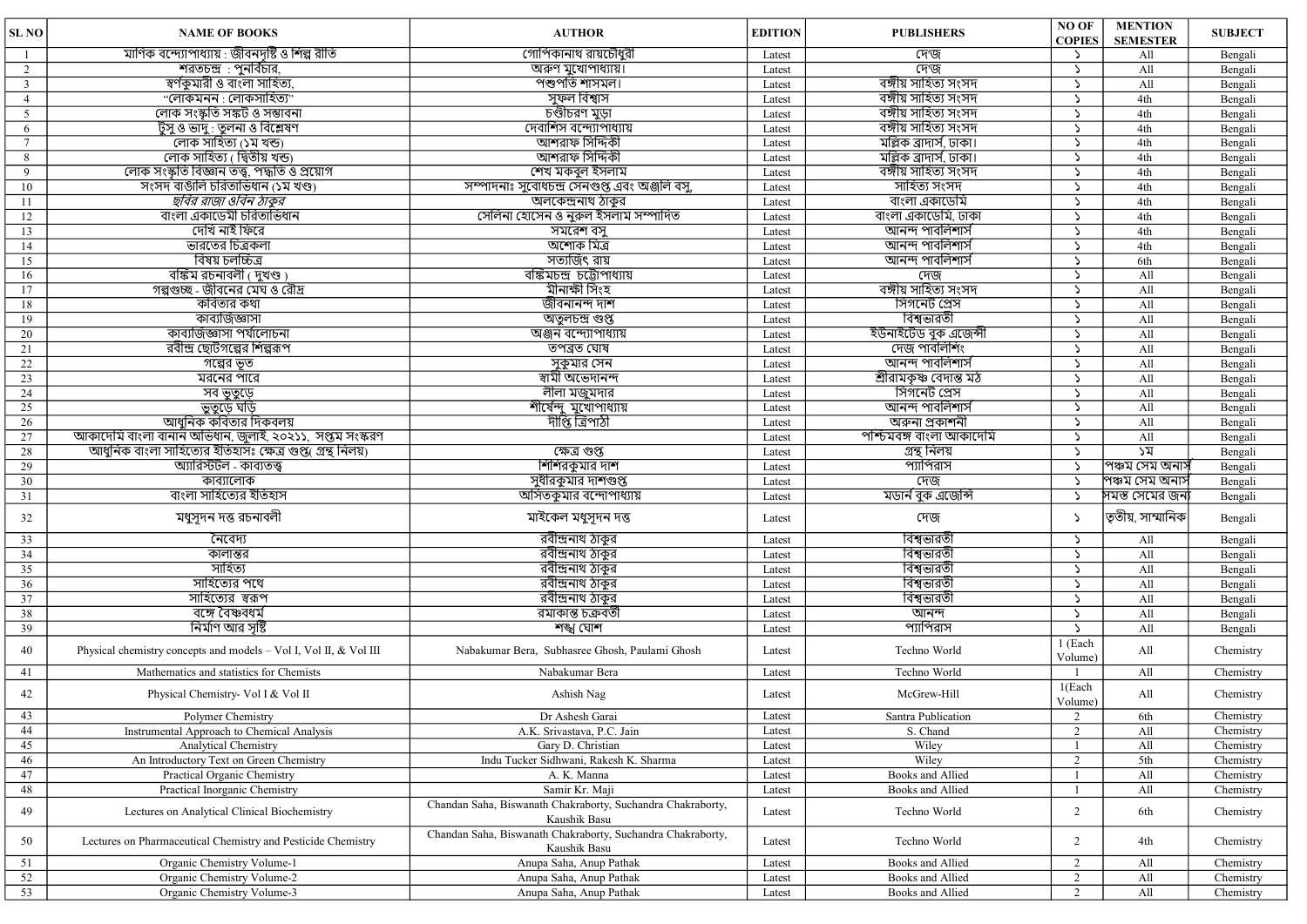| 54      | Organic Molecular Spectroscopy                                        | Dr. Ajay Kumar Manna                         | Latest | Books and Allied                   |                | All              | Chemistry        |
|---------|-----------------------------------------------------------------------|----------------------------------------------|--------|------------------------------------|----------------|------------------|------------------|
| 55      | Snatak Rasayan Sem-I                                                  | Mishra, Giri, Roy, Chanda                    | Latest | Santra Publication                 | $\overline{4}$ | 1st              | Chemistry        |
| 56      | Snatak Rasayan Sem-II                                                 | Mishra, Giri, Roy, Chanda                    | Latest | Santra Publication                 | $\overline{4}$ | 2nd              | Chemistry        |
| 57      | Snatak Rasayan Sem-III                                                | Mishra, Giri, Roy, Chanda                    | Latest | Santra Publication                 | $\overline{4}$ | 3rd              | Chemistry        |
| 58      | Snatak Rasayan Sem-IV                                                 | Mishra, Giri, Roy, Chanda                    | Latest | Santra Publication                 | $\overline{4}$ | 4th              | Chemistry        |
| 59      | Inorganic Chemistry Part-I                                            | R.L. Dutta and G.S. De                       | Latest | The New Book Stall                 |                | All              | Chemistry        |
| 60      | Inorganic Chemistry Part-II                                           | R.L. Dutta and G.S. De                       | Latest | The New Book Stall                 |                | All              | Chemistry        |
| 61      | An Advanced Course in Practical Chemistry                             | Ghoshal, Mahapatra, Nad                      | Latest | New Central Book Agency            | 2              | All              | Chemistry        |
| 62      | Inorganic Chemistry (A Study Guide)                                   | Rajarshi Chatterjee                          | Latest | Platinum Publishers                | -1             | All              | Chemistry        |
| 63      | কারবারি আইনের রূপরেখা                                                 | ভদ্র. সৎপতি. মিত্র                           | Latest | দিশারি প্রকাশনী                    | $\mathbf{1}$   | 3rd semester     | Commerce         |
| 64      | ব্যবস্থাপনা তত্ত্ব ও প্ৰয়োগ                                          | শঙ্কর প্রসাদ গৃহ                             | Latest | নিউ দেজ পাবলিশার্স                 | $\overline{1}$ | 1st semester     | Commerce         |
| 65      | নিরীক্ষাশাস্ত্র                                                       | ড. জে. এল. কুন্ডু                            | Latest | ABS Publishing House               |                | $5th$ semester   | Commerce         |
|         |                                                                       |                                              |        |                                    |                | Ist,2nd,4th,6th  |                  |
| 66      | আৰ্থিক হিসাব রক্ষণ -১ ও ২                                             | অসীম কুমার মান্না                            | Latest | McGraw Hill                        | $\overline{1}$ | sem              | Commerce         |
| 67      | <u> আৰ্থিক ব্যবস্থাপনা</u>                                            | অসীম কুমার মান্না                            | Latest | McGraw Hill                        | $\overline{1}$ | 4th,5th sem      | Commerce         |
| 68      | Kar Babastha-I&II(Taxation-I&II)                                      | Dr.Anupam Karmakar                           | Latest | Books and Allied (P) Ltd.          | $1+1$          | <b>IV&amp;VI</b> | Commerce         |
| 69      | Bharater Kar Babastha                                                 | Bhadra&Samagpati                             | Latest | Books and Allied (P) Ltd.          | -1             | IV&VI            | Commerce         |
|         |                                                                       |                                              |        |                                    |                | 3rd & 4th        |                  |
| 70      | Corporate Accounting                                                  | M Hanif/ A Mukherjee                         | Latest | McGraw Hill Education              | $\overline{1}$ | semester         | Commerce         |
| 71      | Theory and Practice of Costing Vol. - one                             | Basu & Das                                   | Latest | Rabindra Library                   | $\overline{0}$ | V & VI           | Commerce         |
|         | Theory and Practice of Costing Vol. - Two                             | Basu & Das                                   | Latest | Rabindra Library                   | $\overline{0}$ | V & VI           | Commerce         |
| 72      |                                                                       |                                              |        |                                    |                |                  |                  |
| 73      | Cost & Management Accounting (Theory & Practice)                      | Goutam Kumar Jana                            | Latest | Books and Allied (P) Ltd.          | $\overline{1}$ | V & VI           | Commerce         |
| 74      | <b>Business Mathematics</b>                                           | N. K. Nag                                    | Latest | Kalyani Publishers                 | $\overline{0}$ | V                | Commerce         |
| 75      | Statistical Methods Part - I                                          | N. G. Das                                    | Latest | M. Das & Co.                       | $\overline{0}$ | VI               | Commerce         |
| 76      | Statistical Methods Part - II                                         | N. G. Das                                    | Latest | M. Das & Co.                       | $\overline{0}$ | VI               | Commerce         |
| $77 \,$ | Adhunik Paribyay o Parichalan Hisabrakshman                           | Debasis Banerhee                             | Latest | Book Syndicate Pvt. Ltd.           |                | V & VI           | Commerce         |
| 78      | C IN DEPTH                                                            | S.K. SRIVASTAVA DEEPALI SRIVASTAVA           | Latest | <b>BPB PUBLICATIONS</b>            | 2              | 1ST              | Computer Science |
| 79      | PROBLEM SOLVING WITH C++                                              | <b>WALTER SAVITCH</b>                        | Latest | PEARSON EDUCATION                  | $\overline{1}$ | 1ST              | Computer Science |
| $80\,$  | PROGRAMMING WITH JAVA                                                 | <b>BALAGURUSWAMY</b>                         | Latest | <b>MCGRAW HILL</b>                 | 2              | 2ND              | Computer Science |
| 81      | <b>HEAD FIRST JAVA</b>                                                | BERT BATES AND KATHY SIERRA                  | Latest | <b>O'RIELLY MEDIA</b>              | 2              | 2ND              | Computer Science |
| 82      | DISCRETE MATHEMATICSWITH GRAPH THEORY                                 | EDGAR G.GOODAIRE MICHAEL M. PARMENTER        | Latest | <b>PEARSON</b>                     | 2              | 2ND              | Computer Science |
| 83      | ELEMENTS OF DISCRETE MATHEMATICS                                      | <b>D.P MAHOPATRA</b>                         | Latest | <b>TATA MCGRAW HILL</b>            | 2              | 2ND              | Computer Science |
| 84      | JAVA THE COMPLETE REFERENCE                                           | HERBERT SCHILDT                              | Latest | <b>MCGRAW HILL</b>                 | 2              | 3RD              | Computer Science |
| 85      | DATA STRUCTURES USING C AND C++                                       | AARON M. TENENBAUM                           | Latest | <b>PEARSON</b>                     | 2              | 3RD              | Computer Science |
| 86      | OPERATING SYSTEMS INTERNALS AND DESIGN PRINCIPLES                     | <b>WILLIAM STALLINGS</b>                     | Latest | <b>PEARSON</b>                     | 2              | 3RD              | Computer Science |
| 87      | THINK PYTHON                                                          | ALLEN B. DOWNEY                              | Latest | <b>O'REILLY</b>                    | $\overline{4}$ | 3RD              | Computer Science |
| 88      | DATABASE MANAGEMENT SYSTEMS                                           | <b>R.RAMAKRISHNAN</b>                        | Latest | <b>MCGRAW HILL</b>                 | 2              | 4TH              | Computer Science |
| 89      | COMPUTER ALGORITHMS-INTRODUCTION TO DESIGN AND                        | SARA BAASE ALLEN VAN GELDER                  | Latest | <b>PEARSON</b>                     | $\overline{3}$ | 4TH              | Computer Science |
|         | <b>ANALYSIS</b>                                                       |                                              |        |                                    |                |                  |                  |
| 90      | HTML & CSS THE COMPLETE REFERENCE                                     | THOMAS A. POWELL                             | Latest | MCGRAW HILL                        | $\overline{3}$ | 4TH              | Computer Science |
| 91      | WEB ENABLED COMMERCIAL APPLICATION DEVELOPMENT                        | <b>IVAN BAYROSS</b>                          |        |                                    | $\overline{4}$ | $5\mathrm{TH}$   |                  |
|         | USING HTML, JAVASCRIPT, DHTML                                         |                                              | Latest | <b>BPB PUBLICATIONS</b>            |                |                  | Computer Science |
| 92      | <b>JAVA SERVER PAGES</b>                                              | <b>HANS BERGSTEN</b>                         | Latest | <b>O'REILLY</b>                    | 2              | 5TH              | Computer Science |
| 93      | ELEMENTS OF THE THEORY OF COMPUTATION                                 | LEWIS AND PAPADIMITRIOU                      | Latest | <b>PEARSON</b>                     | 3              | 5TH              | Computer Science |
| 94      | APPLIED NUMERICAL METHODS WITH MATLAB                                 | STEVEN C. CHAPRA                             | Latest | <b>MCGRAW HILL</b>                 | $\overline{3}$ | 5TH              | Computer Science |
| 95      | SECURITY IN COMPUTING                                                 | C.P.PFLEEGER                                 | Latest | <b>PEARSON</b>                     | $\overline{3}$ | 6TH              | Computer Science |
| 96      | Samakalin Bharatiya Arthanity                                         | Sampad Mukherjee & Debesh Mukherjee          | Latest | New central book agency(P) Limited | $\mathbf{1}$   | Ш                | Economics        |
| 97      | Adhunik Bharatiya Arthanitir Ruprekha                                 | Ajoy Kumar Nandi                             | Latest | B. B. Kundu Grandsons              |                | Ш                | Economics        |
| 98      | <b>Bharater Arthanity</b>                                             | Swapan Kumar Roy & Joydeb Sarkhel            | Latest | Book Syndicate (P)Ltd.             |                | Ш                | Economics        |
| 99      | Bastigata Arthanity-1 abang Rashibigyan                               | Dr. Debkumar Bhattacharya & Anusuya Kar      | Latest | Kodex                              |                | I & III          | Economics        |
| 100     | Bastigata Arthanity-1 abang Rashibigyan                               | Dr. Asis Bandopadhay & Dr. Debasish Majumdar | Latest | ABS Publishing House               |                | I & III          | Economics        |
| 101     | Samastigata Arthanity Parichay                                        | Adhyapak Soumikkanti Ghosh                   | Latest | Nababharati Prakashani             | -1             | П                | Economics        |
| 102     | Data Analysis Using Microsoft Excel                                   | Ash Narayan Sah                              | Latest | Excel Books India                  | $\mathbf{1}$   | IV               | Economics        |
| 103     | Analysis of Economic Data                                             | Gray Koop                                    | Latest | John Wiley & Sons Ltd              | -1             | ${\rm IV}$       | Economics        |
| 104     | Research Methodology-A Step by Step Guide for Beginners               | Ranjit Kumar                                 | Latest | Sage Publications, 4th Edn.        | -1             | $\mathbf V$      | Economics        |
| 105     | Artha o Arthik Bybstha                                                | Biswajit Mandal & Saswati Chowdhury          | Latest | B.M Publication (P) Ltd.           |                | ${\rm IV}$       | Economics        |
| 106     | Computer Application in Economics                                     | K. Dhanasekaran                              | Latest | Vindra Publications (P) Ltd.       |                | IV               | Economics        |
|         | Adhunik Arthanityr Ruprekha-Bystigata & Samastigata -pratham Khanda & |                                              |        |                                    |                |                  |                  |
| 107     | Dityo Khanda                                                          | Ajay Kumar Nandi                             | Latest | B. B. Kundu Grandsons              | 1              | I & II           | Economics        |
| 108     | Bharater Arthik Byabstha o Arthik Bajarer Karjabali                   | Ajay Kumar Nandi                             | Latest | B. B. Kundu Grandsons              | -1             | ${\rm IV}$       | Economics        |
|         |                                                                       |                                              |        |                                    |                |                  |                  |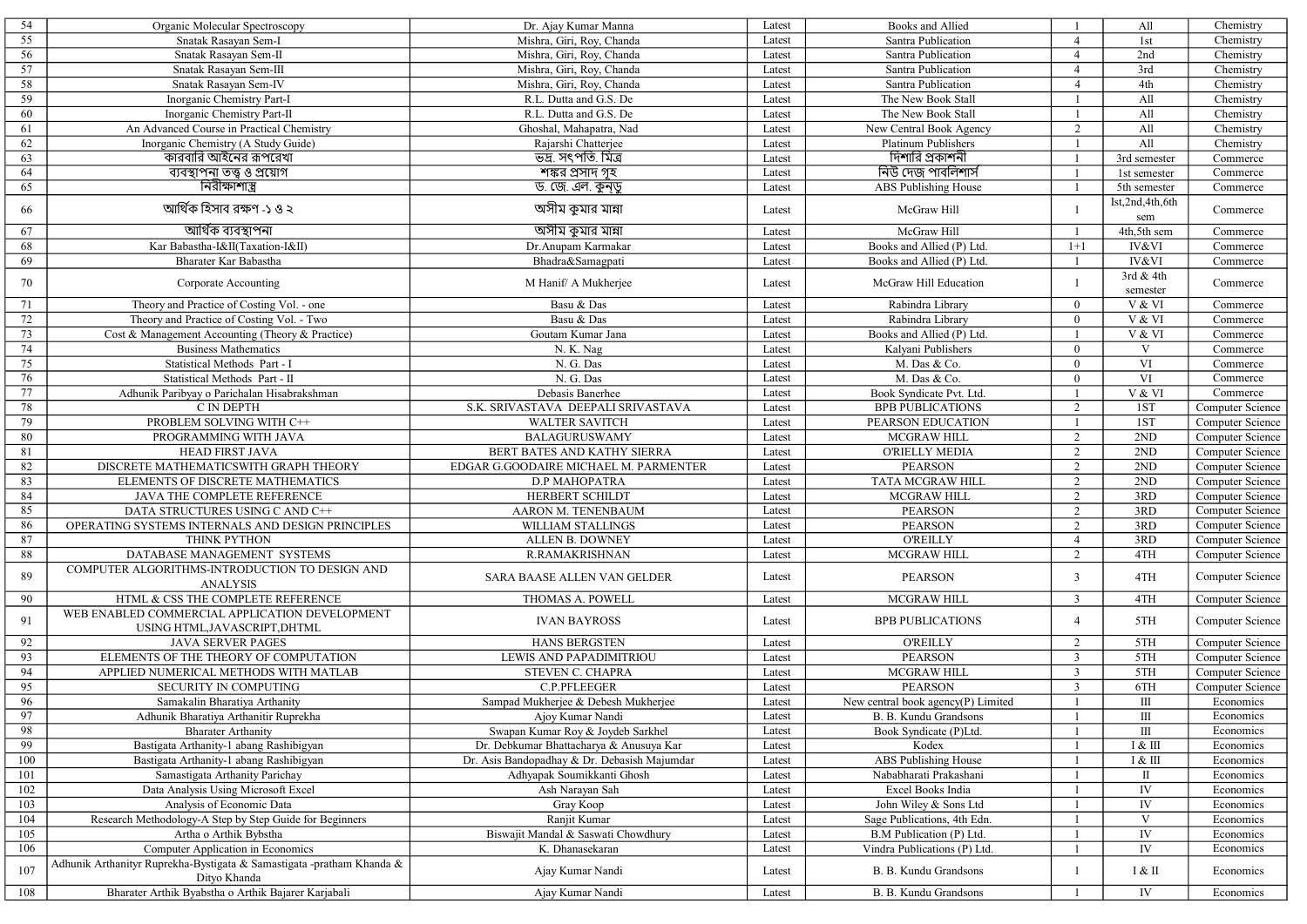| 109 | <b>International Economics</b>                          | Rajat Acharyya                                                 | Latest | OUP                   |                | V                       | Economics |
|-----|---------------------------------------------------------|----------------------------------------------------------------|--------|-----------------------|----------------|-------------------------|-----------|
| 110 | Environmental Economics: An Indian Perspective          | Rabindranath Bhattacharya                                      | Latest | <b>OUP</b>            | $\mathbf{1}$   | VI                      | Economics |
| 111 | Research Methodology                                    | C.R.Kothari                                                    | Latest |                       | $\overline{1}$ | V                       | Economics |
| 112 | Fundamentals of Computers Paperback                     | V. RajaRaman                                                   | Latest |                       |                | $\overline{\mathbf{V}}$ | Economics |
| 113 | Adhunik Arthaniti                                       | Haridas Acharya                                                | Latest | Prativa Publications  |                | V                       | Economics |
| 114 | Methodology and Techniques of Social Research Paperback | Wilkinson & Bhandarkar                                         | Latest | Himalaya Publishing   | $\mathbf{1}$   | $\mathbf V$             | Economics |
| 115 | <b>Bharater Arthanitir Parichov</b>                     | Basak & Chakrabortv                                            | Latest |                       | $\mathbf{1}$   | $\rm III$               | Economics |
|     | শিক্ষা দৰ্শন ও সামাজিক শিক্ষা                           | নিমাই চাঁদ ঘোডাই                                               |        | সাঁতরা পাবলিকেশন      | $\overline{4}$ |                         |           |
| 116 |                                                         |                                                                | Latest |                       |                | 1st                     | Education |
| 117 | শিক্ষক শিখন ও মূল্যায়ন                                 | <u>ডঃমনোরঞ্জন অধিকারী</u>                                      | Latest |                       | $\overline{3}$ | 2nd&5tb                 | Education |
| 118 | মল্যবোধ শিক্ষা                                          | <u>ড.প্রদীপ রঞ্জন রায় &amp;তাপস চন্দ্র</u>                    | Latest | <u>রীতা পাবলিকেশন</u> | $\overline{4}$ | 6&5                     | Education |
| 119 | শিক্ষায় বৃত্তিতে নির্দেশনা ও পরামর্শদান.               | <u>ডঃ দেবাশীষ পাল</u>                                          | Latest | <u>রীতা পাবলিকেশন</u> | 2              | 6th                     | Education |
| 120 | মহান শিক্ষাবিদগণের কথা                                  | ডঃ অভিজিৎ কুমার পাল                                            | Latest | ক্লাসিক বুক           | $\overline{3}$ | 6th                     | Education |
| 121 | প্ৰজ্ঞা ও পাঠ্যক্ৰম                                     | ড  তারিণী হালদার                                               | Latest | আহেলি পাবলিশার্স      | $\overline{3}$ | 6th                     | Education |
| 122 | গবেষণা পদ্ধতি ও রাশিবিজ্ঞান কৌশল                        | <u>ডঃ দেবাশীষ পাল</u>                                          | Latest | <u>রীতা পাবলিকেশন</u> | $\overline{4}$ | 4th&5th                 | Education |
| 123 | শিক্ষার মনোবৈজ্ঞানিক ভিত্তি                             | কল্পনা সেন বরাট, কনিকা চৌধুরী                                  | Latest |                       | $\overline{4}$ | 4th                     | Education |
| 124 | শিক্ষাতত্ত্ব ও শিক্ষা দর্শন                             | সুশীল রায়                                                     | Latest |                       | 2              | 1st                     | Education |
| 125 | শিক্ষাতত্ত্বের রূপরেখা                                  | ডঃ নুরুল ইসলাম                                                 | Latest |                       | 2              | 1st                     | Education |
| 126 | শিক্ষা দর্শনের রূপরেখা                                  | ডঃ অভিজিৎ কুমার পাল                                            | Latest |                       | 2              | 1st                     | Education |
| 127 | শিক্ষার ইতিহাস ও সাম্প্রতিক ঘটনাপ্রবাহ                  | চক্ৰবৰ্তী ও ইসলাম                                              | Latest |                       | 2              | 4th                     | Education |
| 128 | শিক্ষক শিখন ও মল্যায়ন                                  | <u>ডঃমনোরঞ্জন অধিকারী</u>                                      | Latest |                       | $\overline{4}$ | 2nd&4th&5th             | Education |
| 129 | <u>বিশেষ চাহিদা সম্পন্ন শিশু</u>                        | <u>ডঃ বিষ্ণুপদ নন্দ</u>                                        | Latest |                       | 2              | 5th                     | Education |
| 130 | অন্তৰ্ভুক্তিমূলক শিক্ষাব্যবস্থা                         | পাল, ধর ,দাস                                                   | Latest |                       | 2              | 1st&4th                 | Education |
| 131 | ব্যতিক্রমধর্মী শিশু ও তার শিক্ষা                        | দেবনাথ দেবনাথ                                                  | Latest |                       | $\overline{4}$ | 5th                     | Education |
| 132 | পাঠদান ও শিখনের মনস্তত্ত্ব                              | পাল, ধর,দাস , ব্যানার্জি                                       | Latest |                       | $\overline{4}$ | 2nd&6th                 | Education |
| 133 | শিক্ষা প্ৰযুক্তি বিজ্ঞান                                | অধ্যাপক শ্যামাপ্ৰসাদ চট্টরাজ                                   | Latest |                       | 2              | 5th                     | Education |
|     | নির্দেশনা ও পরামর্শ দানের রুপরেখা                       | <u>ডঃ ভীম চন্দ্ৰ মন্ডল</u>                                     |        |                       |                |                         |           |
| 134 | শিক্ষায় রাশিবিজ্ঞান                                    |                                                                | Latest |                       | $\overline{3}$ | 6th                     | Education |
| 135 |                                                         | <u>ডঃ দেবাশীষ পাল &amp; প্ৰণয় পাল্ডে</u>                      | Latest | রীতা পাবলিকেশন        | 5              | 4th                     | Education |
| 136 | শিক্ষা গবেষণা ও মূল্যায়ন                               | ডঃ দেবাশীষ পাল <i>&amp;</i> প্ৰণয় পাল্ডে                      | Latest | রীতা পাবলিকেশন        | 5              | 4th                     | Education |
| 137 | শিক্ষা ও সমাজতত্ত্ব                                     | ডঃ দিব্যেন্দু ভট্টাচাৰ্য                                       | Latest |                       | $\overline{2}$ | 2nd                     | Education |
| 138 | শিক্ষার সমাজ বিজ্ঞানের ভিত্তি                           | সোনালী চক্ৰবৰ্তী                                               | Latest |                       | $\overline{3}$ | 2nd                     | Education |
| 139 | শিক্ষা দর্শন ও শিক্ষানীতির রূপরেখা                      | মিহির কুমার চ্যাটার্জী, কবিতা চক্রবর্তী                        | Latest |                       | 2              | 2nd                     | Education |
| 140 | শিক্ষা ও শিখনের মনস্তত্ত্ব                              | মেটে এন্ড ঘোষ                                                  | Latest |                       | $\overline{4}$ | 2nd&5th                 | Education |
| 141 | শিক্ষার দার্শনিক ও সামাজিক দৃষ্টিভঙ্গি                  | পাল, ধর ,দাস                                                   | Latest |                       | $\overline{3}$ | 2nd&1st                 | Education |
| 142 | শিক্ষা ক্ষেত্রে কম্পিউটারের প্রয়োগ                     | শমৃভু সোম                                                      | Latest |                       | $\overline{3}$ | 4th                     | Education |
| 143 | রাশি বৈজ্ঞানিক বিশ্লেষণ ও পারদর্শিতার অভীক্ষা           | <u>ডঃ দেবাশীষ পাল &amp; প্ৰণয় পাল্ডে</u>                      | Latest | <u>রীতা পাবলিকেশন</u> | $\overline{4}$ | 4th&5th                 | Education |
| 144 | শিক্ষায় প্রযুক্তি বিদ্যা                               | ডঃ দেবাশীষ পাল <i>&amp;</i> প্ৰণয় পাল্ডে                      | Latest | <u>রীতা পাবলিকেশন</u> | $\overline{4}$ | 5th                     | Education |
| 145 | শিক্ষার সমাজতাত্ত্বিক ভিত্তি রূপরেখা                    | Compiled and Edited by ERDRC                                   | Latest | রীতা পাবলিকেশন        | 2              | 1st                     | Education |
| 146 | শিক্ষা সংগঠন, ব্যবস্থাপনা ও পরিকল্পনা                   | <u>ডঃ প্রদীপ রঞ্জন রায়</u>                                    | Latest | রীতা পাবলিকেশন        | 5              | 5th                     | Education |
| 147 | শিক্ষার সমাজতাত্ত্বিক ভিত্তি                            | ডক্টর মিহির কুমার চট্টোপাধ্যায় ডক্টর প্রণব কুমার চক্রবর্তী ডঃ |        | রীতা পাবলিকেশন        | $\overline{3}$ | 1st                     | Education |
|     |                                                         | দেবাশীষ ব্যানাৰ্জি                                             | Latest |                       |                |                         |           |
| 148 | শিক্ষার মনস্তাত্ত্বিক ভিত্তি                            | <u>ডঃ প্ৰণব কুমার চক্ৰবৰ্তী ডঃ দেবাশীষ ব্যানাৰ্জি</u>          | Latest | রীতা পাবলিকেশন        | 5              | 2nd                     | Education |
| 149 | সমকালীন ভারতের শিক্ষা                                   | <u>ডঃ দেবাশীষ পাল</u>                                          | Latest | <u>রীতা পাবলিকেশন</u> | $\overline{4}$ | 3rd                     | Education |
| 150 | নিৰ্দেশদানের মনস্তত্ত্ব                                 | ডঃ দেবাশীষ পাল ডঃ জয়ন্ত মেটে. প্ৰণয় পাল্ডে                   | Latest | রীতা পাবলিকেশন        | $\overline{3}$ | 5&6                     | Education |
| 151 | ভারতীয় শিক্ষার ইতিহাস                                  | ডঃ দেবাশীষ পাল ডঃ জয়ন্ত মেটে. প্ৰণয় পাল্ডে                   | Latest | রীতা পাবলিকেশন        | 2              | 3rd                     | Education |
| 152 | পেডাগোগি: সার্বিক ধারণা                                 | কমলেশ করণ <i>&amp;</i> কিংশুক করণ                              | Latest | রীতা পাবলিকেশন        | $\overline{4}$ | 2nd                     | Education |
| 153 | শিক্ষাশ্রয়ী সমাজতত্ত্ব                                 | ডক্টর মিহির কুমার চট্টোপাধ্যায়. ডঃ অভিজিৎ পাল. প্রণয় পাল্ডে  | Latest | রীতা পাবলিকেশন        | $\overline{2}$ | 2nd                     | Education |
| 154 | ানদেশনা ও পরামশদান                                      | মহ্লয়া চ্যাটার্জা ও রাকেশ মুখাজি                              | Latest |                       | 3              | 6th                     | Education |
| 155 | শিক্ষক শিখন মূল্যায়ন                                   | চক্ৰবৰ্তী ও ইসলাম                                              | Latest |                       | $\overline{4}$ | 2nd&5tb                 | Education |
| 156 | Pesha Hisabe sikhakata                                  | পাল, ঘোষ                                                       | Latest |                       | 5              | 5th&2nd                 | Education |
| 157 | ়সক্ৰিয় গবেষণা                                         | দেবাশীষ পাল                                                    | Latest | রীতা পাবলিকেশন        | 5              | 4th                     | Education |
| 158 | পাঠ্যক্ৰম নীতি ও নিৰ্মাণ                                | ডক্টর প্রণব কুমার চক্রবর্তী                                    | Latest | Classique Books       | $\overline{4}$ | 1st&6th                 | Education |
| 159 | শিক্ষায় একীভবন                                         | ডঃ বিষ্ণুপদ <b>ন</b> ন্দ                                       | Latest | Classique Books       | 2              | 1st                     | Education |
|     | শিক্ষা দর্শনের রূপরেখা                                  | ডঃ অভিজিৎ কুমার পাল                                            |        |                       |                |                         | Education |
| 160 |                                                         |                                                                | Latest | Classique Books       |                | 1st                     |           |
| 161 | আধুনিক শিক্ষার মনস্তাত্ত্বিক ভিত্তি                     | ডঃ সনৎ কুমার ঘোষ                                               | Latest | Classique Books       | $\overline{2}$ | 2nd                     | Education |
| 162 | <b>Educational Psychology</b>                           | C.F.Skinner                                                    | Latest |                       | $\overline{2}$ | 2nd                     | Education |
| 163 | <b>Educational Psychology</b>                           | S.K.Mangal                                                     | Latest |                       | 5              | 2nd                     | Education |
| 164 | Statistics in Education and Psychology                  | E. Garret                                                      | Latest |                       | $\overline{3}$ | 4th                     | Education |
| 165 | <b>Educational Sociology</b>                            | Brown, F.L                                                     | Latest |                       | $\overline{2}$ | 2nd                     | Education |
| 166 | Statistics in psychology and education                  | S.K. Mongal                                                    | Latest |                       | $\overline{4}$ | 4th                     | Education |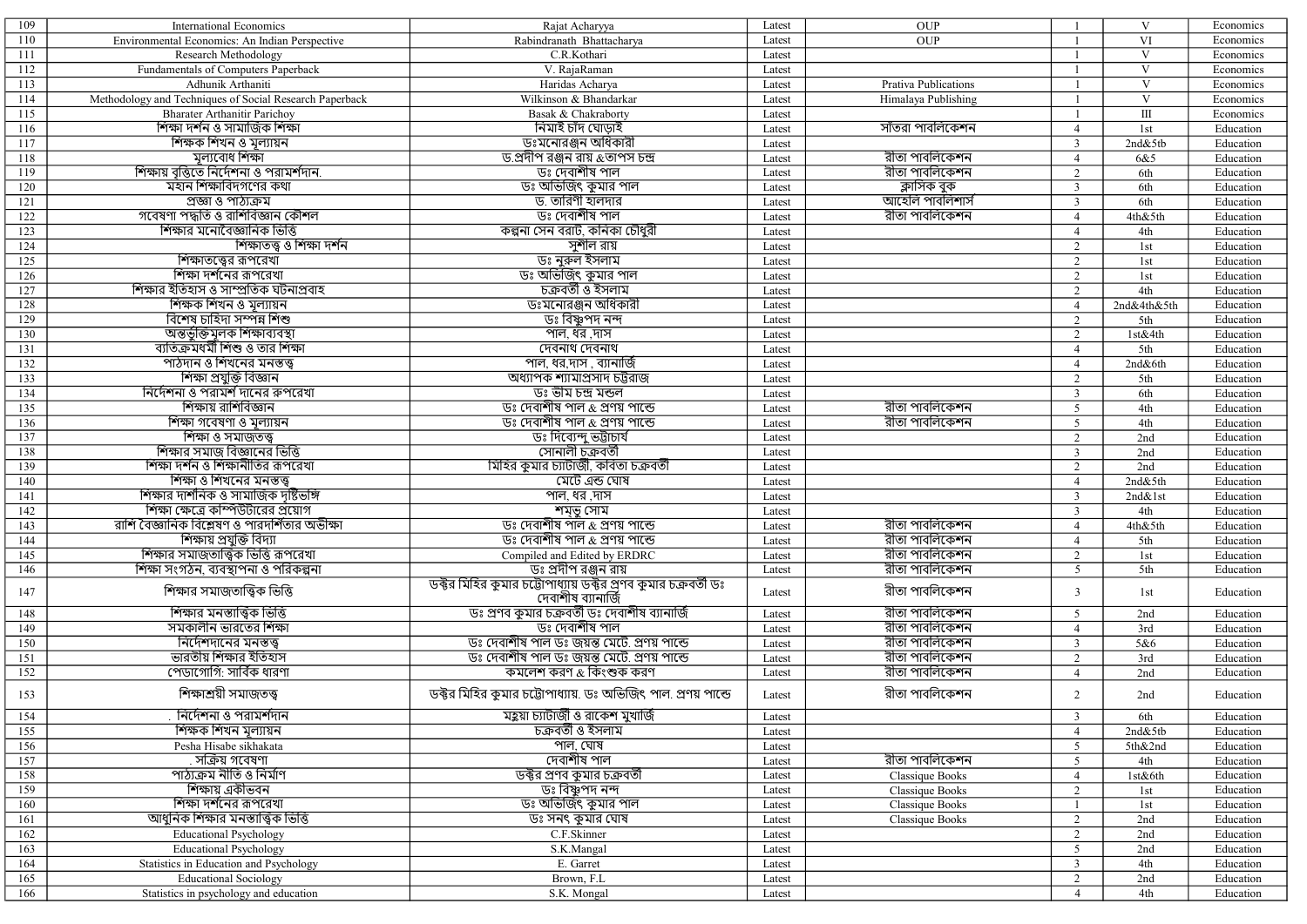| 167     | Educational technology                                             | Rao, Usha                                                | Latest |                                                               | 2              | 5th                                   | Education |
|---------|--------------------------------------------------------------------|----------------------------------------------------------|--------|---------------------------------------------------------------|----------------|---------------------------------------|-----------|
| 168     | <b>BRICK LANE</b>                                                  | <b>MONICA ALI</b>                                        | Latest | <b>BLACK SWAN</b>                                             | $\overline{3}$ | VI                                    | English   |
| 169     | POSTCOLONIAL LITERATURE                                            | PARAMA SARKAR                                            | Latest | ORIENT BLACKSWAN                                              | $\overline{3}$ | VI                                    | English   |
| 170     | <b>AFTER AMNESIA</b>                                               | <b>G N DEVY</b>                                          | Latest | ORIENT BLACKSWAN                                              | 2              | VI                                    | English   |
| 171     | <b>NARRATING PARTITION</b>                                         | <b>SUKRITA P. KUMAR</b>                                  | Latest | DELHI: INDIALOG                                               | $\mathbf{1}$   | VI                                    | English   |
| 172     | RESEARCH METHODOLOGY: A STEP BY STEP GUIDE FOR<br><b>BEGINNERS</b> | <b>RANJIT KUMAR</b>                                      | Latest | <b>NEW DELHI:SAGE</b>                                         | $\overline{1}$ | VI                                    | English   |
| 173     | ACADEMIC WRITING: A HANDBOOK FOR INTERNATIONAL<br><b>STUDENTS</b>  | <b>STEPHEN BAILEY</b>                                    | Latest | LONDON:ROUTLEDGE                                              | 3              | VI                                    | English   |
| 174     | SELECTED POEMS OF EUNICE DE SOUZA                                  | <b>EUNICE DE SOUZA</b>                                   | Latest | <b>POLYGON</b>                                                | 2              | V                                     | English   |
| 175     | THE YELLOW WALLPAPER                                               | <b>CHARLOTTE PERKINS GILMAN</b>                          | Latest | <b>WISEHOUSE CLASSICS</b>                                     | $\overline{4}$ | V                                     | English   |
| 176     | BLISS AND OTHER SHORT STORIES                                      | KATHERINE MANSFIELD                                      | Latest | <b>VINTAGE</b>                                                | $\overline{4}$ | $\mathbf V$                           | English   |
| 177     | BREAST STORIES BY MAHASWETA DEVI                                   | GAYATRI CHAKRAVORTY SPIVAK                               | Latest | <b>SEAGULL BOOKS</b>                                          | $\overline{1}$ | V                                     | English   |
| 178     | <b>ANITA AND ME</b>                                                | <b>MEERA SYAL</b>                                        | Latest | HARPER COLLINS                                                | 2              | $\overline{\mathbf{V}}$               | English   |
| 179     | <b>SATIRES AND EPISTLES</b>                                        | <b>HORACE</b>                                            | Latest | <b>PENGUIN</b>                                                | 2              | ${\rm IV}$                            | English   |
| 180     | THE GOOD WOMAN OF SZECHUAN                                         | <b>BERTOLT BRECHT</b>                                    | Latest | <b>PENGUIN</b>                                                | 2              | IV                                    | English   |
| 181     | CREATIVE WRITING: A BEGINNER'S MANUAL                              | ANJANA NEIRA DEV & OTHERS                                | Latest | NEW DELHI:PEARSON                                             | 2              | ${\rm IV}$                            | English   |
| 182     | <b>GREATEST SHORT STORIES</b>                                      | <b>MULK RAJ ANAND</b>                                    | Latest | JAICO PUBLISHING HOUSE                                        | 2              | ${\rm IV}$                            | English   |
| 183     | <b>FRANKENSTEIN</b>                                                | <b>MARY SHELLEY</b>                                      | Latest | <b>NORTON EDITION</b>                                         | 2              | Ш                                     | English   |
| 184     | <b>SULTANA'S DREAM</b>                                             | BEGUM ROKHEYA SAKH AWA HOSSAIN                           | Latest | <b>PENGUIN</b>                                                | 2              | $\rm III$                             | English   |
| 185     | <b>EARLY INDIAN POETRY</b>                                         | <b>EUNICE DE SOUZA</b>                                   | Latest | <b>OUP</b>                                                    | 2              | $\rm III$                             | English   |
| 186     | The Loom of Time                                                   | Chandra Rajan                                            | Latest | Penguin: New Delhi 1989                                       | 3              | $\rm II$                              | English   |
| 187     | The Mahabharata, Books - The Dicing and The Temptation of Karna    | J.A.B Van Buitenan                                       | Latest | Chicago: Brill 1975                                           | 2              | $\rm II$                              | English   |
| 188     | Alankara and Rasa                                                  | G.N. Devy                                                | Latest | Cambridge                                                     | 2              | $\rm II$                              | English   |
| 189     | Bharat Natyashatra, Vol I                                          | Manmohan Ghosh                                           | Latest | Calcutta Granthalaya, 1967                                    | 2              | $\mathbf{I}$                          | English   |
| 190     | THE ENGLISH HIPPOCRENE                                             | D.N.BANDYOPADHYAY                                        | Latest | ORIENT BLACKSWAN                                              | $\overline{3}$ |                                       | English   |
|         | A COURSE ON ACADEMIC WRITING                                       |                                                          |        |                                                               |                |                                       |           |
| 191     |                                                                    | <b>RENU GUPTA</b>                                        | Latest | ORIENT BLACKSWAN                                              | 3              | $\mathbf I$                           | English   |
| 192     | ACADEMIC AND RESEARCH WRITING                                      | <b>K.SAMANTRAY</b>                                       | Latest | ORIENT BLACKSWAN                                              | $\overline{3}$ |                                       | English   |
| 193     | HOW TO WRITE A SENTENCE                                            | <b>FISH STANLEY</b>                                      | Latest | <b>HARPER COLLINS</b>                                         | 3              |                                       | English   |
| 194     | CARTOGRAPHY (CBCS)                                                 | Dr. Niladri Das and Dr. Sahina Khatun                    | Latest | Kalyani                                                       | $\overline{4}$ | I &II                                 | Geography |
| 195     | Geographical Research Methods and Field Work                       | Tuhin Roy, Biswajit Mondal and Mantu Charan Maity        | Latest | Kalyani                                                       | $\overline{4}$ | VI                                    | Geography |
| 196     | Adhunik Arthanaitik Bhubigan (CBCS)                                | Nitananda Pradhan                                        | Latest | Central                                                       | $\overline{4}$ | IV & VI                               | Geography |
| 197     | Region and Regional Planning (CBCS)                                | Dr.Sapna Ghorui and Samir Adak                           | Latest | Tapati Publishers                                             | $\overline{4}$ | IV                                    | Geography |
| 198     | An Exploration to Human Geography (CBCS)                           | Tuhin Roy, Biswajit Mondal and Mantu Charan Maity        | Latest | Kalyani                                                       | 5              | $\rm II$                              | Geography |
| 199     | Disaster and Disaster Management                                   | Nilanshu Chakrabarty                                     | Latest | Nabodaya Publications                                         | 5              | VI                                    | Geography |
| 200     | Environment(CBCS)                                                  | Dr. Anish Chattopadhaya                                  | Latest | T.D. Publications                                             | 5              | ${\rm IV}$                            | Geography |
| 201     | Fundamentals of Environmental Studies                              | Mahua Basu and S. Xavier                                 | Latest | Cambridge                                                     | 5              | ${\rm IV}$                            | Geography |
| 202     | Research Methodology                                               | Dr. Sanzib Mazumdar, Sattapriyo Mahato and Surojit Datta | Latest | Sandha Prakasani                                              | 5              | VI                                    | Geography |
| 203     | Banglarbhumi, Manush and Arthonity (CBCS)                          | Aloke Pal                                                | Latest |                                                               | $\overline{4}$ | ${\rm IV}$                            | Geography |
| 204     | The Region (CBCS)                                                  | Nilay Kanti Barman, Mukul Maity and Subasis Pahari       | Latest | Kalyani                                                       | 5              | ${\rm IV}$                            | Geography |
| 205     | Human Geography (CBCS)                                             | Dr. Jatirmoy Sen and Nilanshu Chakrabartti               | Latest | Nabodaya Publications                                         | 5              | $\rm II$                              | Geography |
| 206     | Soil and Biogeography- Theory and Practical (CBCS)                 | Chandansuruvi Das and Tapas Kumar Pramanik               | Latest | <b>Enova Publications</b>                                     | 5              | VI                                    | Geography |
| 207     | Turism Geography and Turism Management                             | Sudip Roy and Dr. Alpana Roy                             | Latest |                                                               | $\overline{4}$ | $\overline{IVV}$                      | Geography |
| 208     | Environmental Geography (CBCS)                                     | Chandansuruvi Das and Tapas Kumar Pramanik               | Latest | <b>Enova Publications</b>                                     | 5              | IV &V                                 | Geography |
| 209     | Babhoharik Bhugol (CBCS) Hons.                                     | Dulal Das and Dr. Yudhisthir Hazara                      | Latest | Chhaya Prakashani                                             | 5              | I, II & III                           | Geography |
| 210     | Hydrology and Oceanography                                         | Dr. Jatirmoy Sen and Dr. Purobi Sengupto                 | Latest | Kalyani                                                       | 5              | $\mathbf{V}$                          | Geography |
| 211     | Hons Babhoharik Bhugol Parychoy (CBCS)                             | A. Ahmed                                                 | Latest | ABJ Publications                                              | 5              | I. II and III                         | Geography |
| 212     | Modern Economic Geography                                          | Souroma Saha and Tuhin Roy                               | Latest | Kalyani                                                       | 5              | IV                                    | Geography |
| 213     | <b>Bharotar Bhugol</b>                                             | Ajit Kumar Sill                                          | Latest | Kalyani                                                       | 5              | Ш                                     | Geography |
| 214     | Statistical Technique in Geography (CBCS)                          | Dr. Sanzib Majumdar                                      | Latest | Sandha Prakasani                                              | $\overline{4}$ | П                                     | Geography |
| 215     | NARAIN'S - Environmental Geography                                 | Dr. Y. K. Sharma                                         | Latest | Lakshmi Narain Agarwal                                        | 5              | IV                                    | Geography |
| 216     | Environmental Science and Biogeography                             | Prof. Samsur Rahaman                                     | Latest |                                                               | 5              | $\overline{\hbox{IV}\ \&\ \hbox{VI}}$ | Geography |
| 217     | Geotectonic and Geomorphology                                      | Souroma Saha and Tuhin Roy                               | Latest | Kalyani                                                       | 5              |                                       | Geography |
| 218     | Adhunik Zalobigan o Samudrabigan (CBCS)                            | Nitananda Pradhan                                        | Latest | Kalyani                                                       | 5              | V                                     | Geography |
| 219     | Puratatta Mahafezkhana o Jadughar Addhyan o Parichalanbidya        | Rupak Das                                                | Latest | Brihi / Prativa                                               | -1             | $\mathfrak{Z}$                        | History   |
| 220     | Bharotio Upomahadesher Rajniti : Jatitatta o Deshbhag              | Aminul Islam                                             | Latest | <b>Education Foram</b>                                        | -1             |                                       | History   |
| $221\,$ | Modern Times: Bharat 1880 er dashok - 1950 er dashak               | Sumit Sarkar                                             | Latest | K.P.Bagchi & Compani                                          | $\overline{1}$ | $\mathfrak{Z}$                        | History   |
| 222     | Gandhi uttar Bharatborsho                                          | Ramchandra Guha, anubad- Ashis Lahiri                    | Latest | Ananda                                                        |                | $\mathfrak{Z}$                        | History   |
| 223     | Jonoprio Sanaskriti : Bhuban o Bhabna                              | Mayukh Das                                               | Latest | Paschimbanga Ancholik Itihas o Loksanskriti<br>Charcha Kendro | -1             | $\mathbf{3}$                          | History   |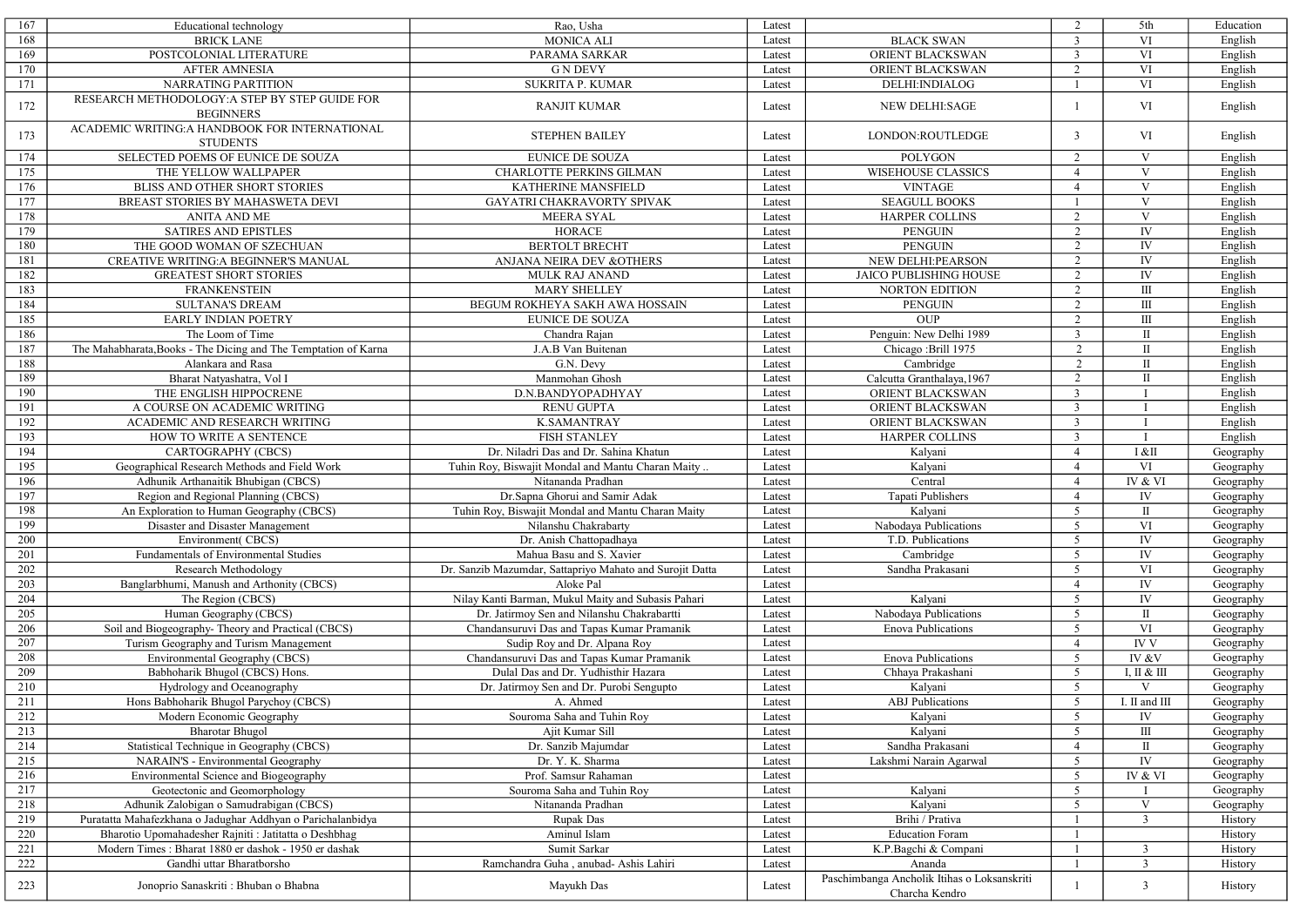| 224 | Ramjanmobhumi- Babri masjid bitorko- Aydhya rai                               | Amartya Sen, Romila Thapar, Irfan Habib                     | Latest | Kristi                                                             | 2              | 5               | History     |
|-----|-------------------------------------------------------------------------------|-------------------------------------------------------------|--------|--------------------------------------------------------------------|----------------|-----------------|-------------|
| 225 | Dakshin Paschim Bonger Itihas (Prachin jug)                                   | Kanti Prasanna Sengupta                                     | Latest |                                                                    | 2              | 5               | History     |
| 226 | Dakshin Paschim Bonger Itihas (Maddhya jug)                                   | Kanti Prasanna Sengupta                                     | Latest |                                                                    | $\overline{2}$ | 5               | History     |
| 227 | Itihas o Sanaskriti (5th khanda)                                              | Mayukh Das                                                  | Latest | Paschimbanga Ancholik Itihas o Loksanskriti<br>Charcha Kendro      |                | 5               | History     |
| 228 | Besthapan o Nirbasan: Bharate Rastro-Udbasto Samparko                         | Abhijit Dasgupta                                            | Latest | K.P.Bagchi & Compani                                               | 2              | $5\overline{)}$ | History     |
| 229 | Itihas: Americar Itihas(1861-1945)                                            | Md. Monirujjaman-1                                          | Latest | Dikdarshan                                                         | $\overline{3}$ | 5               | History     |
| 230 | Juktorastrer Itihas(1776-1919)                                                | Prof. Owajed Ali                                            | Latest |                                                                    | $\overline{3}$ | 5               | History     |
| 231 | America Juktorastrer sankhipta Itihas                                         | Elan Levins & Henry Stil Kamagar - anubad Asu Chattopadhaya | Latest | Parl publication private lmd., 249,dr. Dadavai                     | $\overline{3}$ | 5               | History     |
| 232 |                                                                               | Richard D Moris - anubad- Sri Sukumar Chattopadhaya         | Latest | Nourogy Road, Bombai-1                                             | -1             | $5\overline{)}$ |             |
|     | Americar Biplob: Sankhipta Itihas                                             |                                                             |        | Komola Book Dipo                                                   |                |                 | History     |
| 233 | Itihaser Darpone Bharatio Shilpokala                                          | Rituparna Sarkar, Rupak Das                                 | Latest | Prathiva                                                           | 2              | 2               | History     |
| 234 | Madhyayuger Europe o Islamio Bishya                                           | Rajlakshmi Kar, Sangita Banerjee, Bimal Chandra Betal       | Latest | Progressive                                                        | 2              | 2               | History     |
| 235 | Bankura Joner Itihas o Sanskriti                                              | Rathindra Mohan Chudhuri                                    | Latest |                                                                    | $\overline{2}$ | 6               | History     |
| 236 | Prachin Bharater Itihas (Adi Parbo), Suchanakal theke 300 BC.                 | Dr. Ratan Kumar Biswas                                      | Latest | Progressive                                                        | 2              | 2               | History     |
| 237 | Prachin Bharater Itihas(2nd Parbo), Marayayug theke 750 BC.                   | Dr. Ratan Kumar Biswas                                      | Latest | Progressive                                                        | 2              | $\overline{2}$  | History     |
| 238 | Manab Sabhyata o Sanaskriti Prachin Bishyer Itihas                            | Tina Basu                                                   | Latest | Progressive                                                        | 2              | 2               | History     |
| 239 | Bharatio Sabhyatar Bibartan 300 BC to 750 AD                                  | Azizul Biswas, Md. Sarwar Jahan, Narayan Nandi              | Latest | Kalyani Publisher                                                  | 2              | $\overline{2}$  | History     |
| 240 | Bishya Sabhyatai Rome - Arab, Prachin yug theke Madhyayug                     | Azizul Biswas, Md. Sarwar Jahan, Narayan Nandi              | Latest | Kalyani Publisher                                                  | $\overline{2}$ | $\overline{2}$  | History     |
| 241 | Bharatbarsher char hazar bacharer shikshyar Itihas                            | Amlesh Mishra                                               | Latest | Deys Publisher/Tuhina Publisher                                    | $\overline{2}$ | 6               | History     |
| 242 | Midnapurer Itihas(1st, 2nd Parbo)                                             | Kamal Chowdhury                                             | Latest | Deys Publisher                                                     | -1             | 6               | History     |
| 243 | Bankura Parichay( 1st to 4th)                                                 | Partha Pratim Majumder                                      | Latest | Progressive Pub.                                                   | 1 Set          | 6               | History     |
| 244 | Jela Medinipur                                                                | Kamal Kundu                                                 | Latest | Dipashree Pub., Medinipur                                          | $\overline{2}$ | 6               | History     |
| 245 | Ek Najare Bankura                                                             | Shramik Sen                                                 | Latest | Chhatrak, Adra Rail Coloni, Adra, Rardh Prakasani.                 | 2              | 6               | History     |
| 246 | Adra in past History(BNR to SER)                                              | Shramik Sen                                                 | Latest | Radha Prakashani, Chutti, Rabindra palli, Suri,<br>Birbhum, 731101 | $\overline{2}$ | 6               | History     |
| 247 | Itihashe Nari: Shiksha                                                        | Suparna Gupta                                               | Latest | Progressive pub.                                                   | $\overline{2}$ | 6               | History     |
| 248 | Bankura Sandhan                                                               | Rathindra Mohan Chowdhuri                                   | Latest |                                                                    | 2              | 6               | History     |
| 249 | Bankura Parichay(1st to 4th)                                                  | Partha Pratim Mazumder                                      | Latest | Pragressive Pub.                                                   | 1 Set          | 6               | History     |
| 250 | Swarajer Pathe                                                                | Hitesh Ranjan Syanal                                        | Latest | Pyapairas                                                          | 2              | 6               | History     |
| 251 | Udbastu Andolon o Punarbasti, Samasamoik Patra Patriki Bhumika o<br>Sampadona | Arpita Basu                                                 | Latest | Gangchil, kolkata, 2013                                            | $\overline{2}$ | 6               | History     |
| 252 | Dalit Andolon, Prasna o Prsanga                                               | Sujit Sen                                                   | Latest | Progressiv pub.                                                    | $\overline{3}$ | 6               | History     |
| 253 | Jatpat o Sanrakhashan, Bharatio Prekshapat                                    | Sujit Sen                                                   | Latest | Progressiv pub.                                                    | $\overline{2}$ | 6               | History     |
| 254 | Kashmir, Mukti Sangram o Rastriya Santras: Ekti Samakalin Itihas              | Sidhartha Guha Roy                                          | Latest | Progressiv pub.                                                    | $\overline{2}$ | 6               | History     |
| 255 | Itihasher aaloy samakalin biswa 1945-2014                                     | Gourishankar Bandhyapadhaya                                 | Latest | Progressiv pub.                                                    | $\overline{4}$ | 6               | History     |
| 256 | Bharater Adibashi Samaj, Paribesh o Sangram                                   | Shuchibrata Sen                                             | Latest | Bookpost                                                           | $\overline{2}$ | 6               | History     |
| 257 | Bharat Itihase Nari                                                           |                                                             | Latest |                                                                    | 2              | 6               | History     |
|     |                                                                               | Ratnabali Chattopadhaya, Goutam Nieogi                      |        | K.P.Bagchi & Compani                                               |                |                 |             |
| 258 | Midnapur: Itihas o Sanskritir Bibartan(5 ti khanda)                           | Pranab Roy                                                  | Latest | Sahittyalok                                                        |                | 6               | History     |
| 259 | Numerical Methods                                                             | SRK Iyenger & RK Jain                                       | Latest | New Age                                                            | 2              | 3rd             | Mathematics |
| 260 | Linear Algebra and its application                                            | Gilbert Strang                                              | Latest | Wellesley-Cambridge Press                                          | $\overline{1}$ | 4th, 6th        | Mathematics |
| 261 | Ordinary and Partial Differential Equation                                    | M D Raisinghania                                            | Latest | <b>S CHAND</b>                                                     | 2              | 2nd, 4th, 5th   | Mathematics |
| 262 | Elements of real Analysis                                                     | Shantinarayan & Raisinghania                                | Latest | <b>S CHAND</b>                                                     | 2              | 2nd, 3rd, 4th   | Mathematics |
| 263 | Fundamental of Mathematical Statistics                                        | Gupta, Kapoor                                               | Latest | <b>S CHAND</b>                                                     | 2              | 5th             | Mathematics |
| 264 | Introduction to Linear Algebra                                                | S Lang                                                      | Latest | Springer                                                           |                | 4th, 6th        | Mathematics |
| 265 | Mathematical Statistics                                                       | De, Sen                                                     | Latest | U N Dhur & Sons                                                    | $\overline{3}$ | 5th             | Mathematics |
| 266 | A text book of Algebra                                                        | Sudesh K Shah & Subhash Chand Garg                          | Latest | Vikas Publishing                                                   | $\mathfrak{p}$ | 1st             | Mathematics |
| 267 | An Introduction to Differential Geometry                                      | T.J. Willmore                                               | Latest | Dover Publications                                                 | $\mathbf{1}$   | 4th             | Mathematics |
| 268 | Linear Algebra<br>including boolean                                           | Bidyut Guhathakurata                                        | Latest | Academic Publishers                                                | $\overline{2}$ | 3rd             | Mathematics |
|     | algebra                                                                       |                                                             |        |                                                                    |                |                 |             |
| 269 | Discrete mathematics and combinatorial mathematics                            | R.P.Girimaldi                                               | Latest | Pearson education                                                  |                | 3rd             | Mathematics |
| 270 | Fundamental Mathematical analysis                                             | K.C.Pal                                                     | Latest | Books & allien                                                     | 2              | 2nd, 3rd, 4th   | Mathematics |
| 271 | Application of calculas                                                       | Debasish Sengupta                                           | Latest | Books & allien                                                     | 2              | 1st             | Mathematics |
| 272 | C Programming: Including Numerical and Statistical Methods                    | Madhumangal Pal                                             | Latest | Alpha Science                                                      | -1             | 3rd, 6th        | Mathematics |
| 273 | মনোবিদ্যা                                                                     | জগদীশ্বর সান্যাল                                            | Latest | শ্ৰীভূমি পাবলিশিং কোঃ                                              | $\mathbf{3}$   | 5th             | Philosophy  |
| 274 | পাশ্চাত্য দৰ্শন                                                               | ডঃ সমরেন্দ্র ভট্টাচার্য ও গৌতম মুখোপাধ্যায়                 | Latest | বুক সিন্ডিকেট প্ৰাঃ লিঃ                                            | $\overline{3}$ | 1st & 2nd       | Philosophy  |
| 275 | A History of Western philosophy                                               | Ira Sengupta                                                | Latest | New Centre Book Agency                                             | $\overline{2}$ | 2nd             | Philosophy  |
| 276 | History of Greek philosophy                                                   | Ira Sengupta                                                | Latest | New Centre Book Agency                                             | $\overline{2}$ | 1st             | Philosophy  |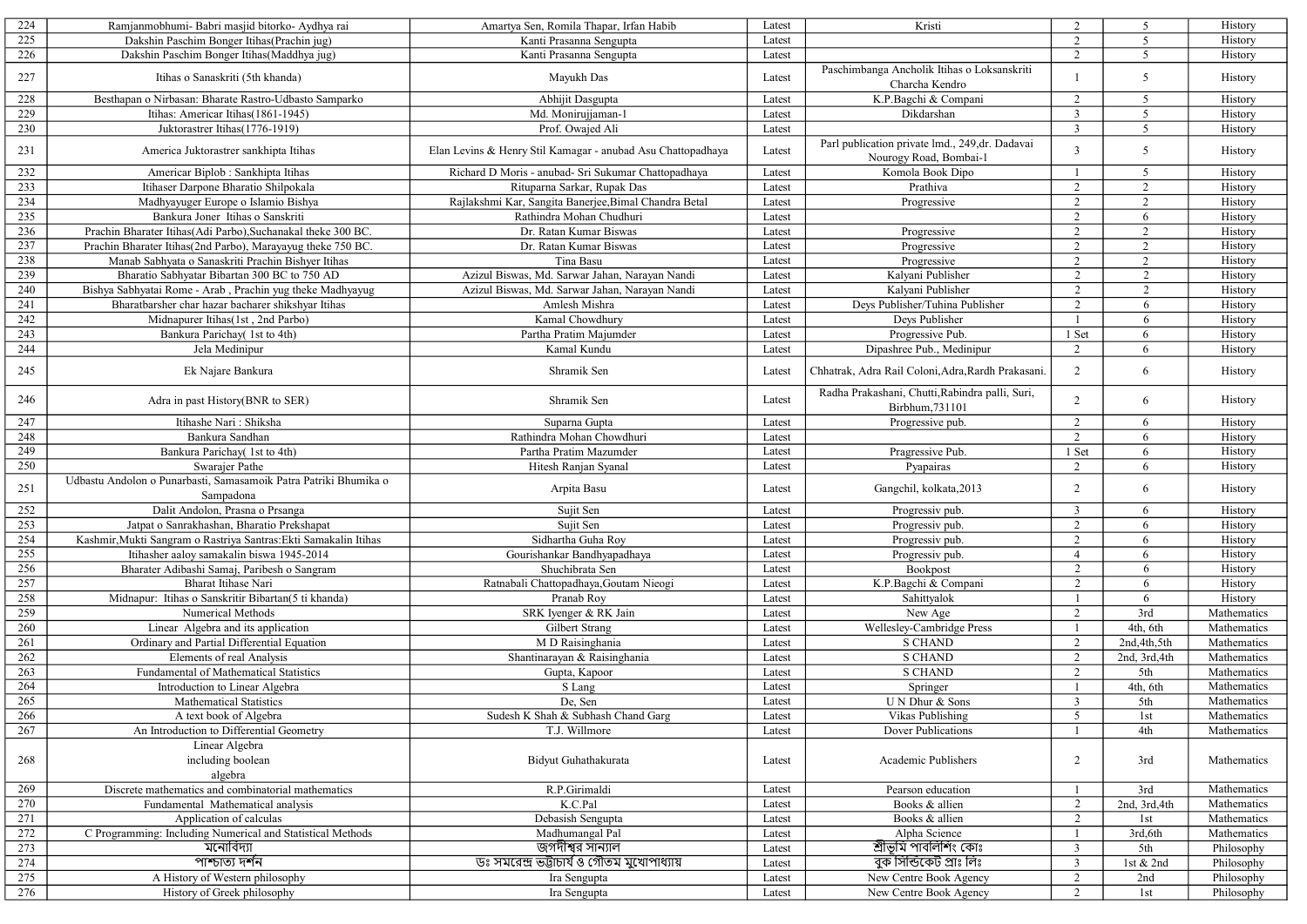| 277        | Handbook of Cant's critique of Pure Reason               | Ira Sengupta                               | Latest | New Centre Book Agency            | 2              | 2nd           | Philosophy         |
|------------|----------------------------------------------------------|--------------------------------------------|--------|-----------------------------------|----------------|---------------|--------------------|
| 278        | শ্ৰীমদভগবদগীতা যথাযথ                                     | শ্ৰীমৎ ভক্তিচাৰু স্বামী                    | Latest | ভক্তি বেদান্ত বুক ট্রাস্ট         | 5              | 6th           | Philosophy         |
| 279        | নীতিবিজ্ঞান                                              | সোমামিত্ৰ                                  | Latest | Pearson                           | 2              | 4th           | Philosophy         |
| 280        | জ্ঞানতাত্ত্বিক সমস্যাঃপ্রাচ্য ও প্রতীচ্যের আলোকে         | সুপর্ণা মিত্র                              | Latest | Pearson                           | 2              | 1st,2nd & 3rd | Philosophy         |
| 281        | ফ্রাঙ্কেনার নীতিদর্শন                                    | অরবিন্দ বসু                                | Latest | <u>প্ৰগতিশীল প্ৰকাশক</u>          | 2              | 4th           |                    |
|            | নীতিবিজ্ঞান                                              | জগদীশ্বর সান্যাল                           |        | শ্ৰীভমি পাবলিশিং কোঃ              |                |               | Philosophy         |
| 282        | ব্যবহারিক নীতিবিজ্ঞান                                    |                                            | Latest |                                   | 2              | 4th           | Philosophy         |
| 283        |                                                          | অধ্যাপক নবকুমার নন্দী ও মানিক বল           | Latest | শ্ৰীভূমি পাবলিশিং কোঃ             | $\overline{4}$ | 4th           | Philosophy         |
| 284        | নীতিবিদ্যা                                               | ডঃ সমরেন্দ্র ভট্টাচার্য                    | Latest | বুক সিন্ডিকেট প্রাঃ লিঃ           | $\overline{3}$ | 4th           | Philosophy         |
| 285        | বিশ্লেষণী দর্শনের ভূমিকা                                 | দীক্ষিত গুপ্ত                              | Latest | প্ৰগতিশীল প্ৰকাশক                 | 2              | 3rd           | Philosophy         |
| 286        | পাশ্চাত্য দর্শনের ইতিহাস                                 | দেবব্ৰত সেন                                | Latest | কে. পি.বাগচী এ্যান্ড কোঃ          | $\overline{3}$ | 1st           | Philosophy         |
| 287        | A Critical History of Western Philosophy                 | Y.Masih                                    | Latest | Motilal Banarsidass               | 2              | 1st & 2nd     | Philosophy         |
| 288        | Bhasapariccheda                                          | Panchanan Sastri(Ed.)                      | Latest | Mohabodhi, Kolkata                | 5              | 5th           | Philosophy         |
| 289        | ভারতীয় দর্শন পরিচয়                                     | নীলিমা মণ্ডল                               | Latest | প্রগ্রেসিভ                        | 5              | 1st           | Philosophy         |
| 290        | ভারতীয় দর্শনের দৃষ্টিতে মুক্তির স্বরূপ                  | চন্দনা দাস                                 | Latest | প্রগ্রেসিভ                        | 2              | 1st           | Philosophy         |
| 291        | পাশ্চাত্য ও ভারতীয় দর্শনের রূপরেখা                      | মহুয়া ঘোষ                                 | Latest | প্রগ্রেসিভ                        | $\overline{4}$ | 2nd           | Philosophy         |
| 292        | দৰ্শন পরিচয়                                             | রামচন্দ্র পাল                              | Latest | প্রগ্রেসিভ                        | $\overline{3}$ | 2nd           | Philosophy         |
| 293        | সাম্মানিক নীতিবিদ্যা                                     | <u>ড. সমরেন্দ্র ভট্টাচার্য</u>             | Latest | বুক সিন্ডিকেট প্ৰাইভেট লিমিটেড    | $\overline{3}$ | 4th           | Philosophy         |
| 294        | ফলিত নীতিশাস্ত্ৰ                                         | ড. সন্তোষ কুমার পাল                        | Latest | Levent Books India                | 5              | 4th           | Philosophy         |
| 295        | ফলিত নীতিশাস্ত্ৰ                                         | ড. সন্তোষ কুমার পাল                        | Latest | Levent Books India                | 5              | 4th           | Philosophy         |
| 296        | তৰ্ক সংগ্ৰহ ও তৰ্ক সংগ্ৰহ দীপিকা                         | দীপক কুমার বাগচী                           | Latest | মিত্ৰম                            | 2              | 4th           | Philosophy         |
| 297        | তৰ্ক সংগ্ৰহ - দীপিকা - টিকাসহ                            | <u>ড. সমরেন্দ্র ভট্টাচার্য</u>             | Latest | বুক সিন্ডিকেট প্ৰাইভেট লিমিটেড    | 2              | 4th           | Philosophy         |
| 298        | শান্তি ও মূল্যবোধ শিক্ষা                                 | ড. প্রদীপ্তরঞ্জন রায়,প্রণয় পাণ্ডে        | Latest | রিতা বুক এজেন্সি                  | $\overline{4}$ | 5th           | Philosophy         |
| 299        | শান্তি ও মূল্যবোধের শিক্ষা                               | ড. বিনায়ক চন্দ                            | Latest | আহেলি                             | $\overline{4}$ | 5th           | Philosophy         |
|            |                                                          |                                            |        |                                   |                |               |                    |
| 300        | মানব অধিকার                                              | লিয়া লেভিন                                | Latest | national Book Trust               | $\overline{4}$ | 6th           | Philosophy         |
| 301        | মানব অধিকার কি এবং কেন?                                  | $\overline{$ বেনুলাল ধর                    | Latest | প্ৰগতি                            | $\overline{4}$ | 6th           | Philosophy         |
| 302        | মানব অধিকার                                              | চিন্ময় চৌধুরী                             | Latest | Deys                              | $\overline{4}$ | 6th           | Philosophy         |
| 303        | <b>DHARMA DARSAN</b>                                     | KALYAN GUPTA & AMITAVA CHAKRABORTY         | Latest | PRAGATISHEEL PRAKASHAK            | 2              |               | Philosophy         |
| 304        | <b>DHARMA DARSAN PARICAY</b>                             | ARABINDA BASU & NIBEDITA CHAKRABORTY       | Latest | PRAGATISHEEL PRAKASHAK            | 2              |               | Philosophy         |
| 305        | ভারতীয় দর্শন                                            | গোবিন্দ চরণ ঘোষ                            | Latest | প্রগ্রেসিভ                        | 5              |               | Philosophy         |
| 306        | <u>ভারতীয় দর্শন পরিচয়</u>                              | নীলিমা মন্ডল                               | Latest | প্রগ্রেসিভ                        | 2              |               | Philosophy         |
| 307        | নীতিবিদ্যা                                               | দীক্ষিত গুপ্ত                              | Latest | প্রগ্রেসিভ                        | 5              | Ш             | Philosophy         |
| 308        | দৰ্শন পরিচয়                                             | ৱামচন্দ্ৰ পাল                              | Latest | প্রগ্রেসিভ                        | $\overline{4}$ | Ш             | Philosophy         |
| 309        | দর্শনের তত্ত্ব তল্লাশি                                   | <u>সোমনাথ চক্ৰবৰ্তী</u>                    | Latest | প্রগ্রেসিভ                        | -1             | V             | Philosophy         |
| 310        | পাশ্চাত্য রাষ্ট্রভাবনা                                   | সুজিত কুমার চক্রবর্তী                      | Latest | প্রগ্রেসিভ                        | 2              | $\mathbf{V}$  | Philosophy         |
| 311        | পাশ্চাত্য দর্শনের ইতিহাস                                 | কল্যাণ চন্দ্ৰগুপ্ত                         | Latest | প্রগ্রেসিভ                        | 2              | $\mathbf{I}$  | Philosophy         |
| 312        | সাশ্চাত্য ও ভারতীয় দর্শনের রূপরেখা                      | মহুয়া ঘোষ                                 | Latest | প্রগ্রেসিভ                        | 2              | $\rm III$     | Philosophy         |
| 313        | মনোদৰ্শন                                                 | অৱবিন্দ বসু ও নিবেদিতা চক্ৰবৰ্তী           | Latest | প্রগ্রেসিভ                        | 5              | V             | Philosophy         |
| 314        | অধি ন্যায়                                               | ইন্দ্ৰ কুমার রায়                          | Latest | প্রগ্রেসিভ                        | 2              | $\rm III$     | Philosophy         |
| 315        | প্ৰকাৱিয় ন্যায়                                         | ইন্দ্র কুমার রায়                          | Latest | প্রগ্রেসিভ                        | $\overline{2}$ | $\rm III$     | Philosophy         |
| 316        | প্ৰাশ্চাত্য যুক্তিবিজ্ঞান প্ৰচলিত ও আধুনিক               | মিত্ৰা রায়                                | Latest | প্রগ্রেসিভ                        | 2              | $\rm III$     | Philosophy         |
| 317        | প্রামাণ্য বিচার: ন্যায় মঞ্জুরি অবলম্বনে                 | প্ৰবাল কুমার সেন                           | Latest | প্রগ্রেসিভ                        | $\overline{1}$ | $\mathbf{V}$  | Philosophy         |
|            |                                                          |                                            |        |                                   | 2              | $\rm III$     |                    |
| 318<br>319 | a handbook of logic solutions<br>মনোবিদ্যা               | Aurobindo Basu<br>প্ৰীতিভূষণ চট্টোপাধ্যায় | Latest | Progressive<br>মৰ্ডান বুক এজেন্সি |                | $\mathbf V$   | Philosophy         |
|            | সমাজ ও রাজনৈতিক দর্শন                                    | সন্দিপ দাস                                 | Latest |                                   |                |               | Philosophy         |
| 320        | নীতি তত্ত্ব                                              |                                            | Latest | মৰ্ডান বুক এজেন্সি                | 5              | $\mathbf{V}$  | Philosophy         |
| 321        |                                                          | শিবুপদ চক্ৰবৰ্তী                           | Latest | পশ্চিমবঙ্গ রাজ্য পুস্তক পর্ষদ     | 2              | $\rm III$     | Philosophy         |
| 322        | ইমানুয়েল কান্টের প্রথম ক্রিটিক                          | তোফাজ্জল হোসেন                             | Latest | প্রগ্রেসিভ                        | 2              | $\bf{I}$      | Philosophy         |
| 323        | পাশ্চাত্য দর্শনের ইতিহাস: ইমানুয়েল কান্ট                | প্ৰমোদ বন্ধু সেনগুপ্ত                      | Latest | ব্যানার্জি পাবলিশার্স             | 2              | $\mathbf{I}$  | Philosophy         |
| 324        | Manovidyar Prathamic Parichaya                           | Sadhan Chakraborty                         | Latest | Paschimbanga rajya pustak parsad  | $\overline{4}$ | iV            | Philosophy         |
| 325        | Baktisatantrer Manostatta O Bikasatmak Manobigyan        | Sanayal & Sengupta                         | Latest | Paschimbanga rajya pustak parsad  | 2              | iV            | Philosophy         |
| 326        | Vyaptipsnchakarahasya O Arthattava                       | Sadhan Chakraborty                         | Latest | Paschimbanga rajya pustak parsad  | $\overline{4}$ | iV            | Philosophy         |
| 327        | Sankhyadarsaner Bibaran                                  | Bidhubhusan Bhattacharjee                  | Latest | Paschimbanga rajya pustak parsad  | $\overline{4}$ | iV            | Philosophy         |
| 328        | Paschatya Darshaner Itihas Descartes, Spinoza & Leibnttz | Chandradoy Bhatterjee                      | Latest | Paschimbanga rajya pustak parsad  | $\overline{4}$ | iV            | Philosophy         |
| 329        | Paschatya Darsaner Itihas (Lock, Berkeley and Hume)      | Nirod Baran Chakraborty                    | Latest | Paschimbanga rajya pustak parsad  | $\overline{4}$ | iV            | Philosophy         |
| 330        | Dharma Darsaner Mula Samasya (Paschatya O Bharatiya)     | Dilip Kumar Mohanta                        | Latest | Paschimbanga rajya pustak parsad  | $\overline{4}$ | iV            | Philosophy         |
| 331        | Humer Inquiry Ekti Upasthapana                           | Ramaprasad Das                             | Latest | Paschimbanga rajya pustak parsad  | $\overline{4}$ | iV            | Philosophy         |
| 332        | Track and Field                                          | PINTU SIL                                  | Latest | <b>CLASIC BOOKS</b>               |                | 3rd sem       | Physical Education |
| 333        | SARIR SIKHAR SARIR BIDHYA                                | PINTU SIL                                  | Latest | <b>CLASIC BOOKS</b>               |                | 2nd sem       | Physical Education |
| 334        | সুস্বাস্থ্য ও যোগ-ব্যায়াম                               | জয়ন্ত হোড়                                | Latest | <b>AKSHOY LIBRARY</b>             | $\overline{2}$ | 3rd sem       | Physical Education |
| 335        | হ্যান্ডবল খেলা ও নিয়ম কানুন                             | সুরঞ্জন দত্ত                               | Latest | <b>CLASIC BOOKS</b>               | $\overline{4}$ | 4th sem       | Physical Education |
| 336        | IAAF COMPETITION RULES BOOKS - CURRENT YEAR              |                                            |        | <b>CLASIC BOOKS</b>               |                |               | Physical Education |
|            |                                                          |                                            | Latest |                                   | $\overline{2}$ | 3rd sem       |                    |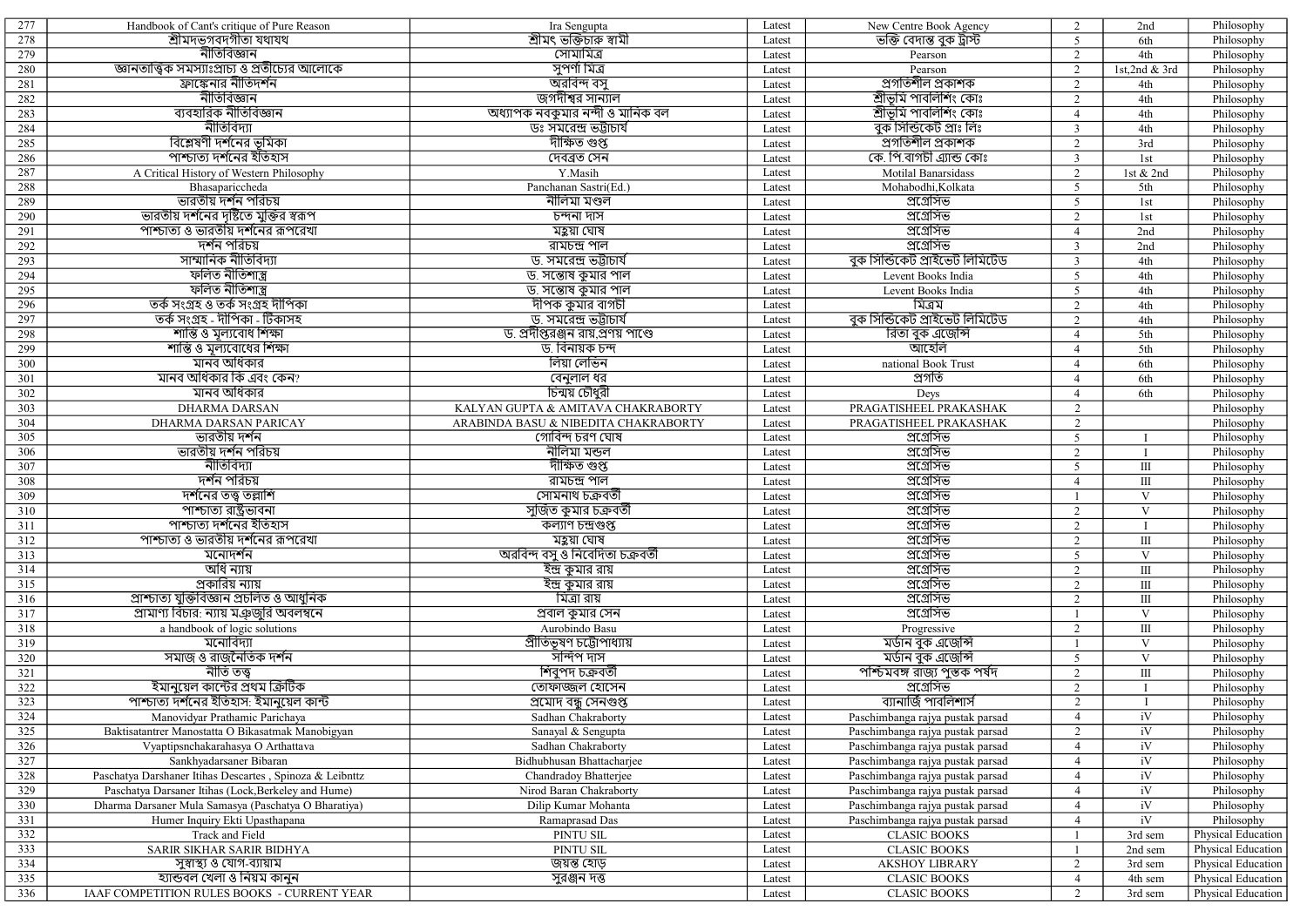| 337              | UGC NET DIGEST PHYSICAL EDUCATION                            | Prof.M.L.Kamlesh                                    | Latest | <b>CLASIC BOOKS</b>                                 |                    | Teacher        | Physical Education |
|------------------|--------------------------------------------------------------|-----------------------------------------------------|--------|-----------------------------------------------------|--------------------|----------------|--------------------|
| 338              | শারীরিকশিক্ষা পেশাপ্রবেশ                                     | Dr. Suvabrato kour                                  | Latest | <b>CLASIC BOOKS</b>                                 | 2                  | 5th sem        | Physical Education |
| 339              | A Practical Approach to Test Measurement and Evaluation      | Kansal, D.K.                                        | Latest | Sports & Spiritual Science Publications, New Delhi. | 2                  | 5th sem        | Physical Education |
| 340              | Semiconductor Physics and Devices, Basic Principles          | Donald A Neamen                                     | Latest | McGraw Hill                                         | 2                  | 4,5            | Physics            |
| 341              | Semiconductor Devices, Physics & Technolgy                   | S M Sze & M K Lee                                   | Latest | John Wiley and Sons                                 |                    | 4,5            | Physics            |
| $\overline{342}$ | Principles of Electromagnetism                               | Matthew N O Sadiku & SV Kulkarni                    | Latest | Oxford University Press                             |                    | 6              | Physics            |
| 343              | Schaum's Outline of Theory and Problem of Electromagnetics   | Joseph A Edminister                                 | Latest | McGraw Hill                                         |                    | 6              | Physics            |
| 344              | Electronic Devices and Circuits                              | S. Salivahanan, N Suresh Kumar                      | Latest | McGraw Hill                                         |                    | $\overline{4}$ | Physics            |
| 345              | Op-Amps and Linear Integrated Circuits                       | R. A. Gayakwad                                      | Latest | Pearson India                                       |                    | $\overline{4}$ | Physics            |
| 346              | Communication Electronic Systems                             | Gorge Kenedy et al                                  | Latest | McGraw Hill (India)                                 |                    | 6              | Physics            |
| 347              | Applied Physics for Engineers                                | Neeraj Mehta                                        | Latest | PHI                                                 |                    | All            | Physics            |
| 348              | Fundamentals of Applied Electromagnetics                     | Fawwaz Ulaby, Umberto Ravaioli                      | Latest | Pearson                                             |                    | 6th            | Physics            |
| 349              | Atomic and Nuclear Physics                                   | A. B. Gupta, Dipak Ghosh                            | Latest | Books and Allied Pvt. Ltd.                          | 2                  | 4th, 5th       | Physics            |
| 350              | Quantum Mechanics Statistical Mechanics & Solid State        | D. Chattopadhyay and P.C. Rakshit                   | Latest | S Chand                                             | $\overline{3}$     | 4ht, 6th       | Physics            |
| 351              | <b>Statistical Mechanics</b>                                 | R. K. Pathria                                       | Latest | Elsevier India                                      | $\overline{3}$     | 6th            | Physics            |
| 352              | Introduction to Modern Statistical Mechanics                 | D. Chandler                                         | Latest | Oxford University Press                             |                    | 6th            | Physics            |
| 353              | Thermodynamics and an Introduction to Thermostatistics       | Herbert B. Callen                                   | Latest | Wiley                                               |                    | 3rd, 6th       | Physics            |
| 354              | <b>Elementary Numerical Analysis</b>                         | K. E. Atkinson                                      | Latest | Wiley India                                         |                    | 4th, 5th, 6th  | Physics            |
| 355              | Quantum Mechanics: Theory and Applications                   | A. Ghatak, S. Loknathan                             | Latest | Springer                                            |                    | 4th, 5th       | Physics            |
| 356              | Scientific Computing in Python3                              | Abhijit Kar Gupta                                   | Latest | Techno World                                        | 2                  | 3rd, 6th       | Physics            |
| 357              | Snatak Padarthavidya-B.SC.-SEM-2&4                           | Jana, Bera                                          | Latest | Santra Publication                                  | 2                  | 2nd & 4th      | Physics            |
| 358              |                                                              |                                                     | Latest | Tata McGraw Hill                                    | 2                  | 6th            | Physics            |
|                  | Kennedy's Electronic Communication Systems                   | G. Kennedy, B. Davis, et al.<br>Roy Blake           |        |                                                     |                    |                | Physics            |
| 359<br>360       | <b>Electronic Communication Systems</b>                      |                                                     | Latest | Cengage<br>S. Chand                                 |                    | 6th            |                    |
|                  | A text book in Electrical Technology                         | <b>B</b> L Theraja<br>যদুপতি ত্রিপাঠী               | Latest | বি এন পাবলিকেশন                                     |                    | 6th            | Physics            |
| 361              | কিরাতার্জুনীয়মূ                                             |                                                     | Latest |                                                     | 2                  | 1st            | Sanskrit           |
| 362              | কুমারসম্ভবমূ                                                 | প্ৰদ্যুম্ন পাণ্ডে                                   | Latest | চৌখাম্বা বিদ্যাভবন                                  | 2                  | 1st            | Sanskrit           |
| 363              | রঘুবংশম                                                      | শ্ৰী কৃষ্ণামণি ত্ৰিপাঠী                             | Latest | চৌখাম্বা সুরভারতী                                   | 2                  | 6th semester   | Sanskrit           |
| 364              | <u>রঘুবংশমৃ (১ম সর্গ)</u>                                    | <u>জনেশ রঞ্জন ভট্টাচার্য</u>                        | Latest | <u>বি এন পারলিকেশন</u>                              | 2                  | 6th semester   | Sanskrit           |
| 365              | অভিজ্ঞান-শকুন্তলম                                            | ডঃ গঙ্গাসাগর রায়                                   | Latest | চৌখাম্বা সংস্কৃত সংস্থান                            | 2                  | 1st            | Sanskrit           |
| 366              | পঞ্চতন্ত্ৰম্                                                 | শ্ৰী শ্যামাচরণ পাণ্ডে                               | Latest | মোতিলাল বারাণসী দাস, দিল্লী                         | 3                  | 3rd            | Sanskrit           |
| 367              | কারকপ্রকরণ                                                   | বিশ্বরূপ সাহা                                       | Latest | সদেশ                                                | $\overline{3}$     | 5th            | Sanskrit           |
| 368              | মহামতি অশোক ও তার অনুশাসনমালা                                | নিৰ্মাল্য দাস                                       | Latest | পুস্তক ভাণ্ডার                                      | 2                  | 5th            | Sanskrit           |
| 369              | প্রাচীন ভারতের লেখসাহিত্য                                    | ভারতকুমার রায়                                      | Latest | <u>পুস্তক ভাণ্ডার</u>                               | 2                  | 5th            | Sanskrit           |
| 370              | ভারাতবিবেকম                                                  | ডঃ নারায়ণ দাশ ও ডঃ সুরজিৎ ব্যানার্জী               | Latest | বি এন পাবলিকেশন                                     | $\overline{2}$     | 5th            | Sanskrit           |
| 371              | অর্থশাস্ত্র ২য় ভাগ                                          | মানবেন্দু বন্দ্যোপাধ্যায়                           | Latest | পুস্তক ভাণ্ডার                                      | 3                  | 3rd            | Sanskrit           |
| 372              | সহজ অনুবাদ - শিক্ষক                                          | ডঃ সাধন কুমার পাত্র                                 | Latest | কবিতিকা                                             | $\overline{4}$     | all semester   | Sanskrit           |
| 373              | সংস্কৃত সাহিত্যের ইতিহাস                                     | জাহ্নবী চরণ ভৌমিক এবং গোবিন্দ গোপাল মুখোপাধ্যায়    | Latest | পুস্তক ভাণ্ডার                                      | $\overline{4}$     | 3rd, 4th, 6th  | Sanskrit           |
| 374              | কৌর্টিল্য অর্থশাস্ত্রমৃ ( ১ম এবং ২য় ভাগ)                    | রাধাগোবিন্দ বসাক                                    | Latest | জেনারেল প্রিন্টার্স পাবলিশার্স                      | $2X2=4$            | 3rd semester   | Sanskrit           |
| 375              | সংস্কৃত সাহিত্য কা ইতিহাস                                    | পি বি কানে                                          | Latest | মোতিলাল বারাণসী দাস. দিল্লী                         | 2                  | 3rd, 4th, 6th  | Sanskrit           |
| 376              | সংস্কৃত সাহিত্য কা ইতিহাস                                    | শিবালক দ্বিবেদী ও সুশীল পাণ্ডেয়                    | Latest | মোতিলাল বারাণসী দাস, দিল্লী                         | 2                  | 3rd, 4th, 6th  | Sanskrit           |
| 377              | সংস্কৃত সাহিত্যের ইতিবৃত্ত                                   | ডঃ গোপেন্দু মুখোপাধ্যায়                            | Latest | ইউনাইটেড বুক এজেন্সি                                | 2                  | 3rd, 4th, 6th  | Sanskrit           |
| 378              | অৰ্বাচীন সংস্কৃত সাহিত্যের ইতিহাস                            | বনবিহারী ঘোষাল                                      | Latest | হেমন্ত বুক এজেন্সি                                  | 3                  | 3rd, 4th, 6th  | Sanskrit           |
| 379              | কাদম্বরী কথামুখ ও শুকনাসোপদেশঃ                               | উদয়চন্দ্র বন্দ্যোপাধ্যায় ও অনিতা বন্দ্যোপাধ্যায়  | Latest | সংস্কৃত বুক ডিপো                                    | $\overline{3}$     | 1st            | Sanskrit           |
| 380              | কাদম্বরী শুকনাসোপদেশঃ                                        | যদুপতি ত্রিপাঠী                                     | Latest | <u>বি এন পাবলিকেশন</u>                              | 3                  |                | Sanskrit           |
| 381              | নীতিশতকম                                                     | উদয়চন্দ্ৰ বন্দ্যোপাদ্যায়                          | Latest | হেমন্ত বুক এজেন্সি                                  | 2                  | 2nd            | Sanskrit           |
| 382              | নীতিশতকম্                                                    | সঞ্জিত কুমার সাধুখ্যাঁ                              | Latest | হেমন্ত বুক এজেন্সি                                  | $\mathcal{D}$      | 2nd            | Sanskrit           |
| 383              | অষ্টাধ্যায়ী                                                 | তপনশঙ্কর ভট্টাচার্য                                 | Latest | বুক ডিপো                                            | 2                  | all semester   | Sanskrit           |
|                  |                                                              |                                                     |        |                                                     | $4X2=8($           |                |                    |
| 384              | ভরত নাট্যশাস্ত্রমৃ (১ম), ২য়, ৩য় ৪র্থ ভাগ)                  | ডঃ সুরেশচন্দ্র বন্দ্যোপাধ্যায় ও ডঃ ছন্দা চক্রবর্তী | Latest | নবপত্ৰ প্ৰকাশন                                      | all part<br>2copy) | 6th semester   | Sanskrit           |
| 385              | দরিদ্রদুর্দৈবমূ                                              | ডঃ রাকেশ দাস এবং সুজিত মাইতি                        | Latest | বি এন পাবলিকেশন                                     | $\overline{4}$     | 6th semester   | Sanskrit           |
| 386              | সংস্কৃত দেশ বিদেশ চর্চা                                      | অঞ্জালিকা চট্টোপাধ্যায়                             | Latest | পুস্তক ভাণ্ডার                                      | $\overline{3}$     | 6th semester   | Sanskrit           |
| 387              | <u> পুরাণপরিক্রমা ও প্রবন্ধ</u>                              | ডঃ উদয়চন্দ্ৰ বন্দ্যোপাধ্যায়                       | Latest | বুক ডিপো                                            | 2                  | 4th semester   | Sanskrit           |
| 388              | সংস্কৃত সাহিত্যে অভিলেখ সাহিত্যের স্থান প্রসঙ্গ রাজ প্রশস্তি | ডঃ সুমিতা বটব্যাল                                   | Latest | সদেশ                                                | 2                  | 5th semester   | Sanskrit           |
| 389              | ভারতীয় অভিলেখ সংগ্রহ ও ইতিহাস বীক্ষণ( খ্রীঃ ৩০০-৫৫০)        | ডঃ সুমিতা বটব্যাল                                   | Latest | সদেশ                                                | 2                  | 5th semester   | Sanskrit           |
| 390              | গুপ্তোত্তর অভিলেখে ইতিহাস বীক্ষণ ষষ্ট - দ্বাদশ শতক           | ডঃ সুমিতা বটব্যাল                                   | Latest | সদেশ                                                | 2                  | 5th semester   | Sanskrit           |
| 391              | ধৰ্ম - অৰ্থ - নীতিশাস্ত্ৰ সমীক্ষা                            | ডঃ সুমিতা বটব্যাল                                   | Latest | সদেশ                                                | 2                  | 3rd, 4th       | Sanskrit           |
| 392              | কাব্যালঙ্কার সূত্রবৃত্তি                                     | অশোকুমার চট্টোপাধ্যায়                              | Latest | সদেশ                                                | $\overline{4}$     | 6th semester   | Sanskrit           |
|                  |                                                              |                                                     |        |                                                     |                    |                |                    |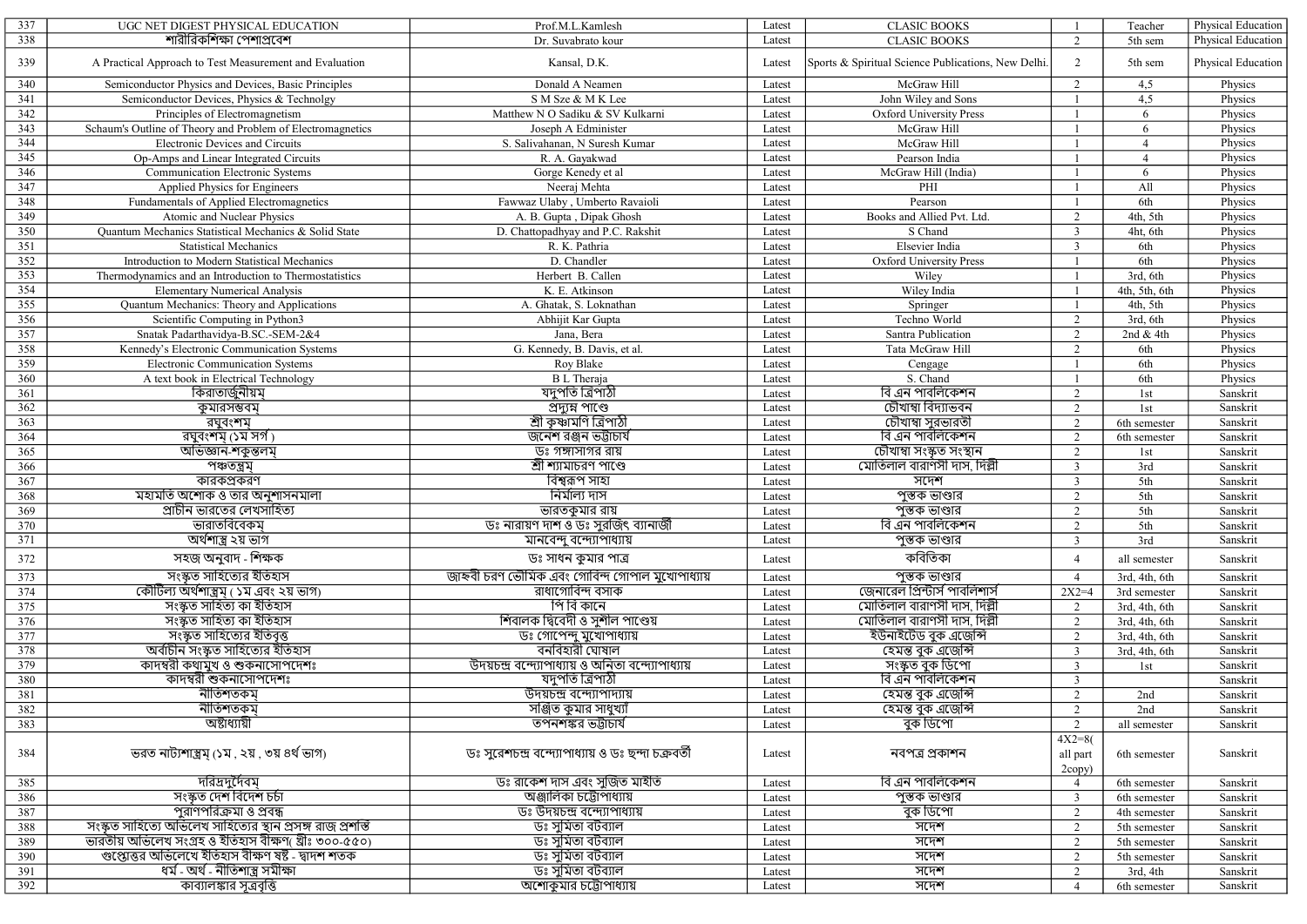| 393 | সাহিত্যের দোষ গুণ ও অলঙ্কার প্রসঙ্গে রাজা মম্মট                                                         | অমিয় কুমার ভট্টাচার্য                                                 | Latest | সদেশ                                                  | 2               | 2nd semester                              | Sanskrit    |
|-----|---------------------------------------------------------------------------------------------------------|------------------------------------------------------------------------|--------|-------------------------------------------------------|-----------------|-------------------------------------------|-------------|
| 394 | ভাষাবিজ্ঞান - ভাষাশাস্ত্ৰম                                                                              | কপিলদেব দ্বিবেদি                                                       | Latest | চৌখাম্বা বিদ্যাভবন                                    | $\overline{4}$  | 4th semester                              | Sanskrit    |
| 395 | মহাভাষ্য                                                                                                | শ্ৰী কৰুণাসিন্ধু দাস                                                   | Latest | সদেশ                                                  | 2               | all semester                              | Sanskrit    |
| 396 | সমগ্ৰ ব্যাকরণ কৌমুদী                                                                                    | শ্রী হরলাল বন্দ্যোপাধ্যায়                                             | Latest | বুক ডিপো                                              | 2               | all semester                              | Sanskrit    |
| 397 | বৈয়াকরণ সিদ্ধান্ত কৌমুদী কারক প্রকরণ                                                                   | শ্ৰী অযোধ্যানাথ সান্যাল শাস্ত্ৰী                                       | Latest | পুস্তক ভাণ্ডার                                        | 2               | 5th semester                              | Sanskrit    |
| 398 | যাজ্ঞব্লক্য সংহিতা                                                                                      | যদুপতি ত্রিপাঠী                                                        | Latest | বি এন পাবলিকেশন                                       | $\overline{3}$  | 3rd semester                              | Sanskrit    |
| 399 | অন্নংভট্ট রচিত তর্কসংগ্রহ                                                                               | যদুপতি ত্রিপাঠী                                                        | Latest | বি এন পাবলিকেশন                                       | $\overline{3}$  | 6th semester                              | Sanskrit    |
| 400 | সাহিত্য দৰ্পণ লক্ষ্মী টীকা                                                                              | <u>আচাৰ্য কৃষ্ণমোহন শাস্ত্ৰী</u>                                       | Latest | চৌখাম্বা সংস্কৃত সংস্থান                              | 2               | 2nd semester                              | Sanskrit    |
|     | Refugees, Borders and Identities: Rights and Habitat in East and Northeast                              |                                                                        |        |                                                       |                 |                                           |             |
| 401 | India                                                                                                   | Anindita Ghoshal                                                       | Latest | Routledge India                                       | 2               | v & vi                                    | Social work |
| 402 | Social work (English, Paperback, Rogowski Steve)                                                        | Rogowski Steve                                                         | Latest | <b>Policy Press</b>                                   | 2               | $\rm III$                                 | Social work |
| 403 | Indian Social Work (Hardbook)                                                                           | Bishnu Mohan Dash, Mithilesh Kumar, D. P. Singh, Siddheshwar<br>Shukla | Latest | Routledge India                                       | 2               | I, III, IV                                | Social work |
| 404 | Social Group Work: Theory and Practice Hardcover - 1                                                    | P.D. Misra (Author), Bina Misra (Author)                               | Latest | New Royal Book Co (1 December 2008)                   | 5               | III-VI                                    | Social work |
| 405 | Social Work: An Integrated Approach                                                                     | S. Bhattacharya                                                        | Latest | Deep & Deep Publications Pvt.ltd (1 December<br>2003) | 5               | III-VI                                    | Social work |
| 406 | ENTREPRENEURSHIP AND SOCIAL CAPITAL: Relationships and Start-                                           | Anirban Sengupta                                                       | Latest | Rawat Publication                                     | 2               | IV                                        | Social work |
| 407 | ups in Indian ICT Industry<br>ENTREPRENEURSHIP, STRATEGIC MANAGEMENT AND                                | D.D. Sharma, S.K. Dhameja and B.R. Gurjar (Eds.)                       | Latest | Rawat Publication                                     | 5               | IV                                        | Social work |
| 408 | <b>GLOBALIZATION</b><br>SOCIAL BUSINESS: Transformational approach to a fair and just society           | Fons van der Velden (Ed.)                                              | Latest | Rawat Publication                                     | $\overline{4}$  | IV                                        | Social work |
| 409 | Snatak Pranividya (semester 1)                                                                          | Dr.T. Dev & Dr.S. Giri                                                 | Latest | Santra Publication                                    | 5               | semester 1                                | Zoology     |
|     | Snatak Pranividya (semesterII) (comparative Anatomy, Development                                        |                                                                        |        |                                                       |                 |                                           |             |
| 410 | Biology)                                                                                                | Dr.T. Dev & Dr.S. Giri                                                 | Latest | Santra Publication                                    | $\overline{3}$  | semester 2                                | Zoology     |
| 411 | Snatak Pranividya (semester III) (Animal Physiology, Biochemistry, Cell<br>biology)                     | Dr.T K.Ghatak &Dr. D. C. Santra                                        | Latest | Santra Publication                                    | $\overline{3}$  | semester 3                                | Zoology     |
| 412 | Snatak Pranividya (semester IV) (Genetics and Evolutionary Biology)                                     | Dr.T. Dev &Dr. S. Giri                                                 | Latest | Santra Publication                                    | $\overline{3}$  | semester 4                                | Zoology     |
| 413 | Snatak pranividya (semester V&VI) DSE                                                                   | Dr.T Dev & Dr. S. Giri                                                 | Latest | Santra publication                                    | 2               | semester 5 & 6                            | Zoology     |
| 414 | <b>Text Book of Zoology</b>                                                                             | Tapas Dev, Sumit Giri                                                  | Latest | Santra Publication                                    | 5               | Sem-I(Prog.)                              | Zoology     |
| 415 | Text Book of Zoology                                                                                    | Ramprasad Ghosh, Dulal Chandra Santra                                  | Latest | Santra Publication                                    | 5               | Sem-II(Prog.)                             | Zoology     |
| 416 | Comparative Anatomy of Vertebrate Zoology                                                               | R.L.KOTPAL                                                             | Latest |                                                       | 5               | sem-II(Prog.)                             | Zoology     |
| 417 | <b>Text Book of Zoology</b>                                                                             | Tarun Kr. Ghatak, Dulal Chandra Santra                                 | Latest | Santra Publication                                    | 5               | $\overline{\text{Sem-III}}(\text{Prog.})$ | Zoology     |
| 418 | Text Book of Zoology                                                                                    | Ramprasad Ghosh, Dulal Chandra Santra                                  | Latest | Santra Publication                                    | $5\overline{)}$ | Sem-III(Prog.)                            | Zoology     |
| 419 | <b>Text Book of Zoology</b>                                                                             | Ramprasad Ghosh, Dulal Chandra Santra                                  | Latest | Santra Publication                                    | $5\overline{)}$ | Sem-IV(Prog.)                             | Zoology     |
| 420 | <b>Elements of Entomology</b>                                                                           | Rajendra Singh                                                         | Latest | Rastogi Publication                                   | 5               | Sem-IV(GE.)                               | Zoology     |
| 421 | Oraganic Evolution                                                                                      | Veer Bala Rastogi                                                      | Latest | Rastogi Publication                                   | 5               | Sem-IV(Prog.)                             | Zoology     |
| 422 | Genetics                                                                                                | Peter J. Russell                                                       | Latest |                                                       | $5\overline{)}$ | Sem-IV(Prog.)                             | Zoology     |
| 423 | Genetics                                                                                                | P.S.Verma, V.K.Agarwal                                                 | Latest | S.Chand Publication                                   | 5               | Sem-IV(Prog.)                             | Zoology     |
| 424 | Economic Zoology                                                                                        | Sagarika Chaudhuri                                                     | Latest | N.C.B.A Publication                                   | 5               | Sem-IV(Hons.)                             | Zoology     |
|     |                                                                                                         |                                                                        |        |                                                       |                 | SEC Paper                                 |             |
| 425 | <b>Text Book of Zoology</b>                                                                             | Tapas Dev, Sumit Giri                                                  | Latest | Santra Publication                                    | 5               | $Sem-V(Prog.)$                            | Zoology     |
| 426 | <b>Text Book of Zoology</b>                                                                             | Tapas Dev, Sumit Giri                                                  | Latest | Santra Publication                                    | 5               | Sem-VI(Prog.)                             | Zoology     |
| 427 | Text Book of Medical Physiology                                                                         | Guytom And Hall                                                        | Latest |                                                       | 5               | Sem-VI(Prog.)<br>SEC Paper                | Zoology     |
| 428 | Principles of Ecology with Practical                                                                    | Tripurari Mishra, Diwakar Mishra & B.D. Singh                          | Latest | Mahaveer Publications                                 | $\overline{3}$  | $SEM - I$                                 | Zoology     |
| 429 | Invertebrate Zoology II                                                                                 | Dr. Rajesh Kumar Shah & Dr. Santoshkumar Abujam                        | Latest | Mahaveer Publications                                 | $\overline{4}$  | SEM- $\rm II$                             | Zoology     |
| 430 | Zoology for Degree Students [B.Sc. (Hons.) Sem.-II, As per CBCS], Non-<br>Chordates II and Cell Biology | Dr. V K Agarwal                                                        | Latest | S. Chand Publishing                                   | $\overline{3}$  | SEM- $\Pi$                                | Zoology     |
| 431 | Animal Physiology: Controlling and Coordinating System                                                  | Diwakar Mishra & Tripurari Mishra                                      | Latest | Mahaveer Publications                                 | $\overline{3}$  | SEM-III                                   | Zoology     |
|     | Zoology for Degree Students - Semester IV [B.Sc. (Hons.) Sem.-IV, As per                                |                                                                        |        |                                                       |                 |                                           |             |
| 432 | CBCS], Comparative Anatomy of Vertebrates, Animal Physiology II and<br>Biochemistry                     | Dr. V K Agarwal                                                        | Latest | S. Chand Publishing                                   | $\overline{3}$  | SEM-IV                                    | Zoology     |
| 433 | Zoology for Degree Students [B.Sc. (Hons.) Sem.-V, As per CBCS]<br>Molecular Biology and Genetics       | Dr. V K Agarwal                                                        | Latest | S. Chand Publishing                                   | $\overline{3}$  | SEM-V                                     | Zoology     |
| 434 | Animal Behaviour (Ethology)                                                                             | Dr. V K Agarwal                                                        | Latest | S. Chand Publishing                                   | 2               | SEM-V                                     | Zoology     |
| 435 | DEVELOPMENTAL BIOLOGY                                                                                   | Dr. K.V. Sastry, Dr. Vineeta Shukla                                    | Latest | Rastogi Publications                                  | 2               | SEM-VI                                    | Zoology     |
| 436 | Developmental Zoology                                                                                   | N. Arumugam,                                                           | Latest | Saras Publication                                     | 2               | SEM-VI                                    | Zoology     |
| 437 | Developmental Biology                                                                                   | Rajni Arora & Anita Grover                                             | Latest | R. chand & Co                                         | $\overline{2}$  | SEM-VI                                    | Zoology     |
| 438 | <b>ECONOMIC ZOOLOGY</b>                                                                                 | Sagarika Chaudhuri                                                     | Latest | $\overline{\text{NCBA}}$                              | 5               | III, IV & VI                              | Zoology     |